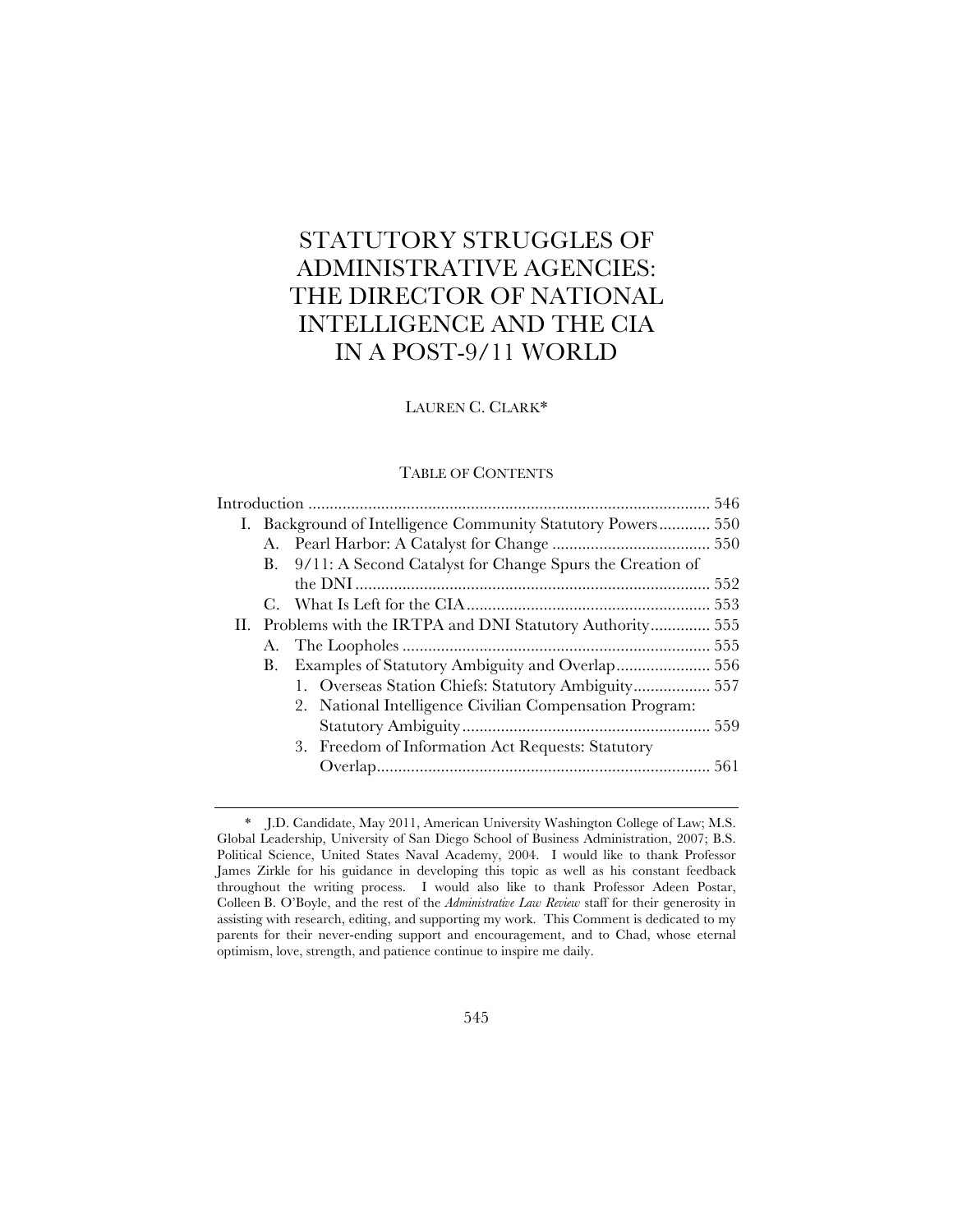#### 546 *ADMINISTRATIVE LAW REVIEW* [62:2

|  | 4. Counterterrorism Centers: Statutory Redundancy 562     |  |
|--|-----------------------------------------------------------|--|
|  |                                                           |  |
|  | III. Proposed Amendments and Recommendations  564         |  |
|  | A. Remembering Congressional Intent: Administrative       |  |
|  |                                                           |  |
|  |                                                           |  |
|  |                                                           |  |
|  | 2. The DNI as an Intelligence Advisor and Policymaker 567 |  |
|  |                                                           |  |
|  |                                                           |  |
|  |                                                           |  |
|  |                                                           |  |

#### **INTRODUCTION**

Following the terrorist attacks of September 11, 2001, Congress passed the Intelligence Reform and Terrorism Prevention Act of  $2004 \, (IRTPA)^1$  in hopes of changing numerous perceived failures of the United States intelligence community.2 The IRTPA established, among other things, the position of the Director of National Intelligence (DNI) to oversee, coordinate, and improve the performance of the various United States intelligence entities.3 The DNI is a cabinet-level official who serves as the principle advisor to the President and National Security Council on intelligence-related matters.4 With centralized access and enhanced oversight into various intelligence activities, the DNI would presumably improve the United States intelligence community and prevent another 9/11-style attack on American soil.

Prior to the passage of IRTPA in 2004, the United States intelligence community was a compartmentalized and competition-based system of civilian and military intelligence assets,5 held loosely together by a Director

<sup>1.</sup> Intelligence Reform and Terrorism Prevention Act (IRTPA) of 2004 , Pub. L. No. 108-458, § 1011, 118 Stat. 3638, 3643–44 (2004) (codified as amended in scattered sections of the National Security Act of 1947, 50 U.S.C. §§ 401 to 403-6 (2006)).

<sup>2.</sup> RICHARD A. BEST, JR., CONG. RESEARCH SERV., INTELLIGENCE ISSUES FOR CONGRESS 2 (2009), http://www.fas.org/sgp/crs/intel/RL33539.pdf.

<sup>3.</sup> IRTPA § 1011.

<sup>4.</sup> Office of the Director of National Intelligence, About the ODNI, http://www.dni.gov/who.htm (last visited Jan. 14, 2010).

<sup>5.</sup> National Security Act of 1947, 50 U.S.C. § 401a(4) (2006) (defining the members of the United States intelligence community to include the following: Central Intelligence Agency (CIA), Department of State Bureau of Intelligence and Research (INR), Defense Intelligence Agency (DIA), National Security Agency (NSA), National Reconnaissance Office (NRO), National Geospatial-Intelligence Agency (NGA), Federal Bureau of Investigation (FBI), Army Intelligence, Navy Intelligence, Air Force Intelligence, Marine Corps Intelligence, Department of Homeland Security (DHS), Coast Guard (CG), Treasury Department, and Energy Department).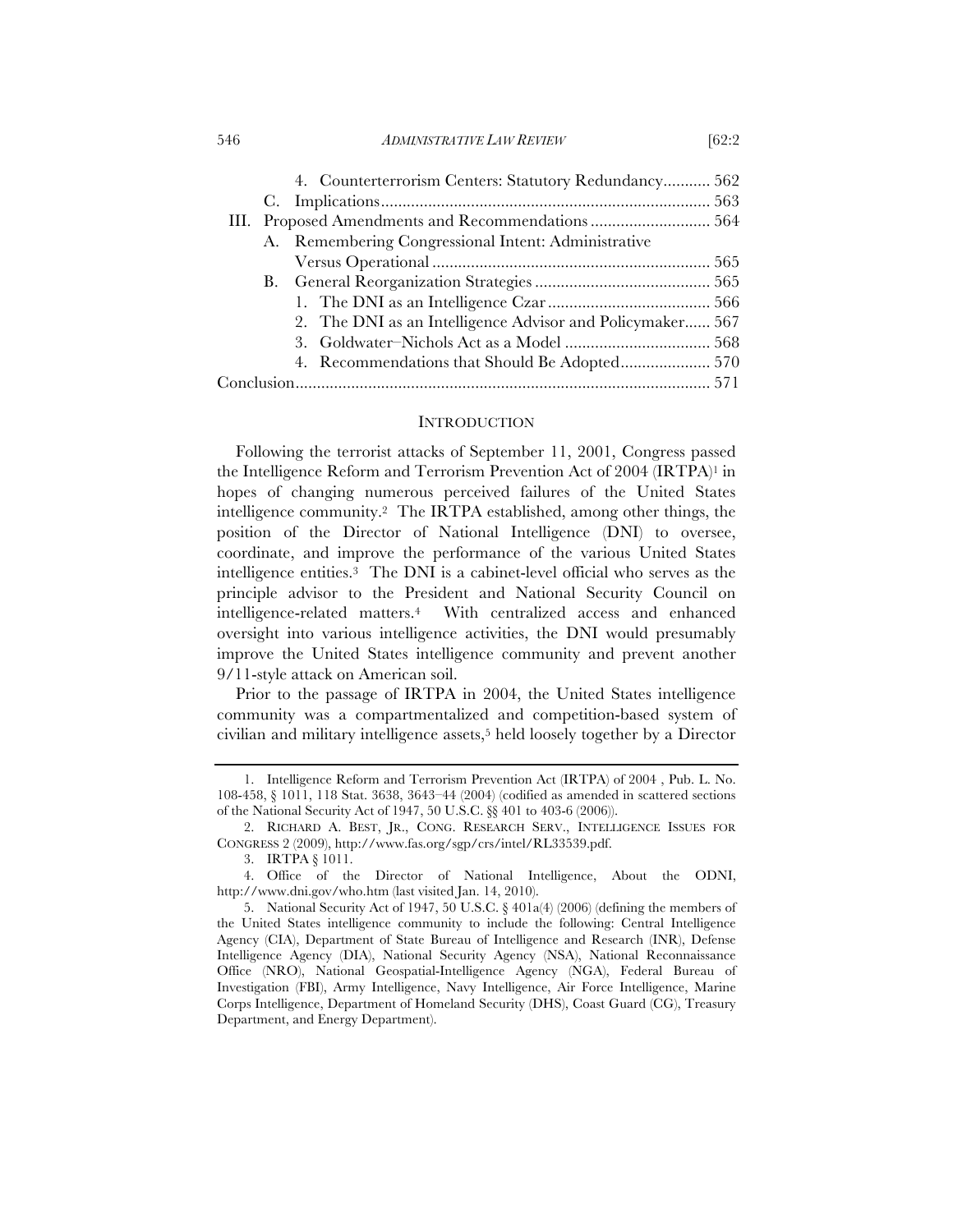of Central Intelligence (DCI).6 The DCI had three main duties: to direct the Central Intelligence Agency (CIA), to be the intelligence advisor to the President, and to be the central coordinator of the various intelligence agencies and departments.7 To accommodate these tasks, through the years the President would issue orders in an attempt to expand the DCI's power and centralize the DCI's role within the intelligence community.8 However, more power often resulted in more responsibility, leaving the DCI with too many tasks and not enough resources to complete them.<sup>9</sup> The IRTPA, acknowledging these previous struggles, sought to separate the DCI's three tasks, giving the newly created DNI responsibility for overseeing the United States intelligence community and acting as an advisor to the President10 while leaving the task of running the day-to-day operations of the CIA to the Director of the Central Intelligence Agency (DCIA).11 The new DNI authority, outlined in the IRTPA and codified as amended in the National Security Act of 1947, includes authority to specify the intelligence budget, transfer funds and personnel across the intelligence community, and develop priorities for intelligence collection and analysis.12 But even with stronger statutory powers and a more centralized structure, the DNI has received his share of criticism in the last five years.

One of the chief complaints against the DNI was that even with enhanced authority, Congress still had not bestowed the DNI with enough

9*. Id.*

<sup>6</sup>*. See generally* Exec. Order No. 12,333, 3 C.F.R. 200, 202–03 (1982) (a competitionbased, decentralized system).

<sup>7</sup>*. See id.* at 202–04 (describing the range of the DCI's duties as coordinator of U.S. intelligence activities); *see also* GEORGE J. TENET, DIRECTOR OF CENTRAL INTELLIGENCE DIRECTIVE 1/1: THE AUTHORITIES AND RESPONSIBILITIES OF THE DIRECTOR OF CENTRAL INTELLIGENCE AS HEAD OF THE U.S. INTELLIGENCE COMMUNITY (1998), http://www.fas.org/irp/offdocs/dcid1-1.htm.

<sup>8</sup>*. See* CIA CTR. FOR THE STUDY OF INTELLIGENCE, CENTRAL INTELLIGENCE: ORIGIN AND EVOLUTION 6–11 (Michael Warner ed., 2001), https://www.cia.gov/library/centerfor-the-study-of-intelligence/csi-publications/books-and-monographs/Origin\_and\_

Evolution.pdf [hereinafter CIA ORIGIN AND EVOLUTION REPORT] (noting the various attempts to expand the DCI powers through executive orders in an effort to reach the centralization envisioned by President Harry S. Truman when he signed the National Security Act of 1947 into law, while accommodating the DCI's duty to run effective operational intelligence activities at the CIA).

<sup>10.</sup> OFFICE OF THE DIR. OF NAT'L INTELLIGENCE, VISION 2015: A GLOBALLY NETWORKED AND INTEGRATED INTELLIGENCE ENTERPRISE 21 (2008), http://www.dni.gov/Vision\_2015.pdf.

<sup>11.</sup> Under IRPTA the Director of Central Intelligence (DCI) became the Director of the Central Intelligence Agency (DCIA). IRTPA, Pub. L. No. 108-458, § 1071, 118 Stat. 3638, 3689 (2004) (replacing "Director of Central Intelligence" with "Director of National Intelligence" or "Director of the Central Intelligence Agency" where applicable).

<sup>12.</sup> *Id*. § 1011(a) (adding to the National Security Act of 1947, 50 U.S.C. §§ 403(b)(1), (b)(2), 403-1(c)(1)(B), (f)(1)(A), (3)(A), (5), (g)(1) (2006)).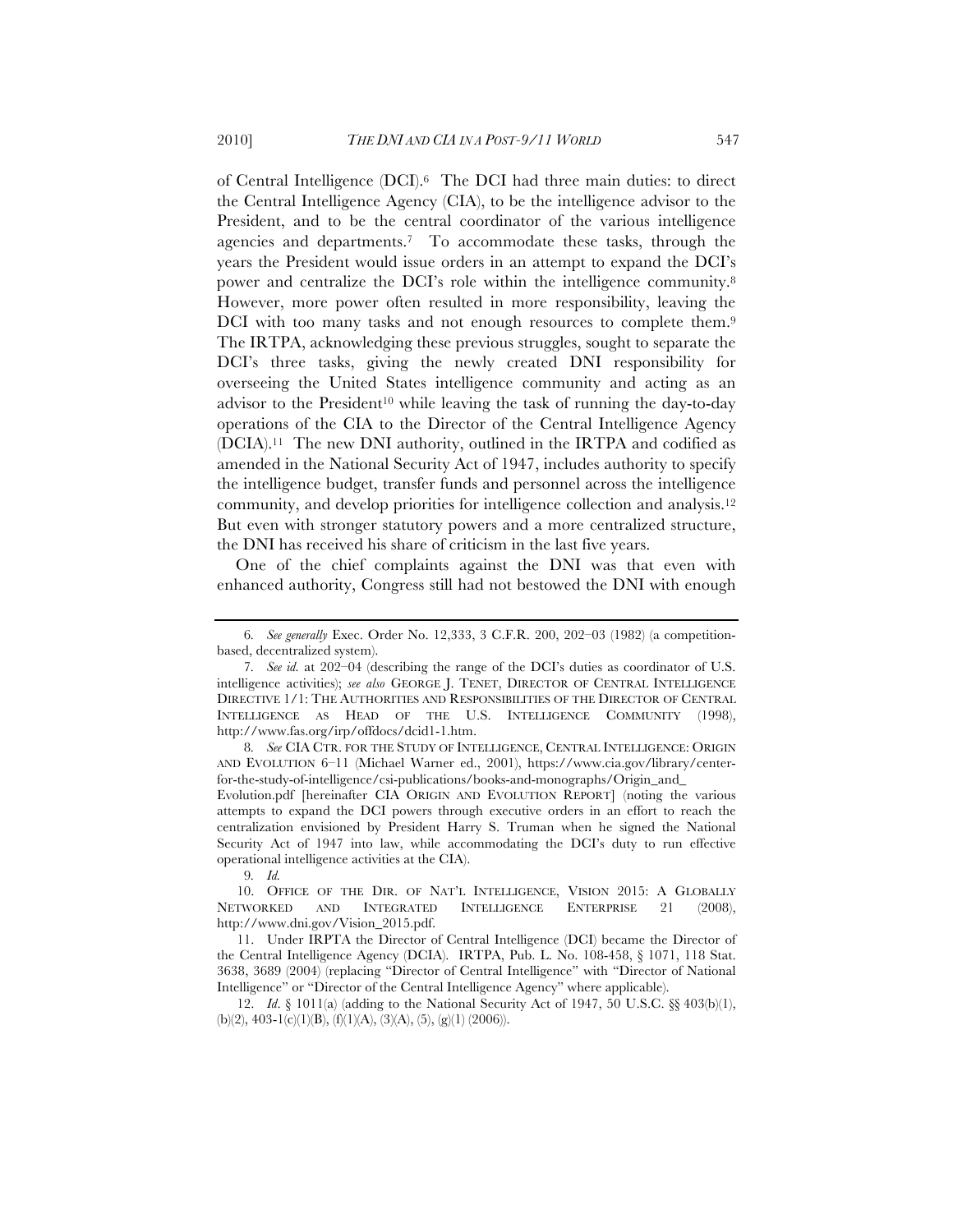authority to control and unify the historically autonomous intelligence departments and agencies.13 In 2008, President George W. Bush responded to this complaint with Executive Order 13,470, further delineating the specific DNI responsibilities under the IRTPA.14 Despite this executive order, questions of authority continue to arise when the DNI promulgates changes within the intelligence community.15

There are several recent examples of statutory ambiguity and overlap of legal authority between the DNI and the CIA as a result of IRTPA's implementation. First is the over-publicized turf battle between the CIA and the DNI concerning appointment of overseas station chiefs.16 Traditionally, the CIA has been in charge of appointing these positions, but the new DNI statutory authority suggests the DNI may also have some control.17 The issue of who has the power to appoint these positions fueled national news headlines for months before the White House resolved the issue.18

Another example of statutory ambiguity is the DNI's Intelligence Community Directive (ICD) establishing the National Intelligence Civilian Compensation Program (NICCP).19 NICCP is a DNI initiative to replace individualized pay systems currently used by each of the intelligence entities with a uniform, community-wide, compensation-based pay system.20 Although the individual agencies and departments appear to have adopted this directive voluntarily, IRTPA does not give the DNI explicit authority to make these entities comply.21

A third example of statutory ambiguity can be seen in the DNI's administrative authority to address Freedom of Information Act (FOIA) classification and declassification issues as they relate to the CIA's FOIA

<sup>13</sup>*. See* Pam Benson, *In Today's Intelligence Hierarchy, Who* Really *Runs the Show?*, CNN.COM, Feb. 12, 2009, http://www.cnn.com/2009/POLITICS/02/12/cia.dni/index.html; *see also* Fred Kaplan,

*You Call That a Reform Bill?*, SLATE, Dec. 7, 2004, http://www.slate.com/id/2110767.

<sup>14.</sup> Exec. Order No. 13,470, 3 C.F.R. 218 (2009).

<sup>15</sup>*. See infra* notes 50–51.

<sup>16</sup>*. See generally* David Ignatius, *Duel of the Spy Chiefs*, REAL CLEAR POLITICS, June 11, 2009, http://www.realclearpolitics.com/articles/2009/06/11/duel\_of\_the\_spy\_chiefs\_ 96947.html (detailing heated exchanges between the DNI and DCIA on who should appoint the overseas station chiefs, with insiders calling the DCIA's response "an act of insubordination" and President Obama being "peeved" with the entire ordeal).

<sup>17</sup>*. See infra* notes 71–74 and accompanying text.

<sup>18</sup>*. See infra* notes 75–76 and accompanying text.

<sup>19.</sup> INTELLIGENCE COMMUNITY DIRECTIVE NO. 650: NATIONAL INTELLIGENCE CIVILIAN COMPENSATION PROGRAM; GUIDING PRINCIPLES AND FRAMEWORK (2008), http://www.fas.org/irp/dni/icd/icd-650.pdf.

<sup>20</sup>*. Id.* at 1–3.

<sup>21</sup>*. See infra* notes 80, 82 & 88 and accompanying text.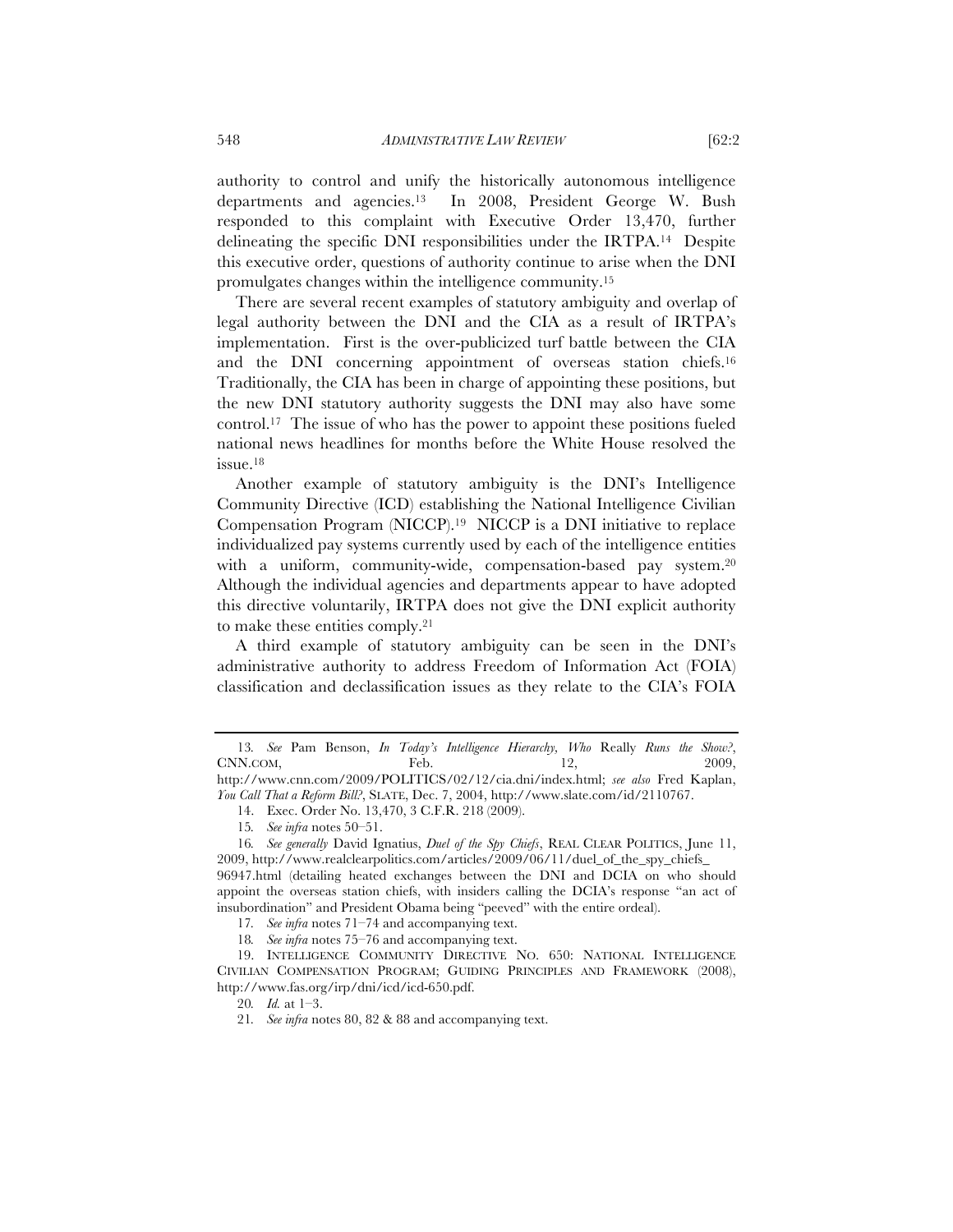authority. The intelligence reorganization under the IRTPA granted the DNI exclusive authority to "protect intelligence sources and methods from unauthorized disclosure" and to prepare intelligence products for dissemination.22 However, as was the practice before the IRTPA, the CIA continues to respond individually to FOIA requests and process declassification requests.23

Lastly, not only do the statutory ambiguities create uncertainty in agency administration of FOIA and pay systems, but they also have operational implications. The DNI's National Counterterrorism Center (NCTC), created under the IRTPA, was an effort to centralize various counterterrorism efforts throughout the intelligence and homeland security communities.24 However, the NCTC still competes with the longestablished CIA Counterterrorism Center (CTC) and demonstrates the IRTPA's failure to resolve operational conflict and redundancy.25

While the spirit and intent of the IRTPA suggest intelligence agencies such as the CIA will work in concert with the DNI when implementing these directives and initiatives, the DNI has acknowledged there are legal inconsistencies as to how this will take place.26 Unless future amendments through Congress or through executive orders fix these ambiguities and overlaps,27 potential conflicts over future intelligence directives will continue to threaten the success of a centralized intelligence community, detracting from its vital mission of securing the nation.

This Comment addresses whether the DNI, under the IRTPA, has the proper authority to effectively integrate and unify the United States intelligence community by evaluating the current statutory guidelines and clashes of authority between the DNI and the CIA. Part I of this Comment examines the development of the DNI's statutory authority under the National Security Act of 1947, as amended by the IRTPA in 2004 and

<sup>22.</sup> 50 U.S.C. § 403-1(i)(1), (2)(c) (2006).

<sup>23.</sup> Exec. Order No. 12,958, 3 C.F.R. 333, 346–47 (1996), *as amended in* 70 Fed. Reg. 21,609 (Apr. 26, 2005) (allowing agencies that receive a FOIA request to respond with declassification of the information or state a valid exemption).

<sup>24.</sup> *See infra* notes 102–104 and accompanying text.

<sup>25</sup>*. See infra* note 97 and accompanying text.

<sup>26.</sup> INTELLIGENCE COMMUNITY DIRECTIVE NO. 650, *supra* note 19, at 1 n.1 ("A legal determination as to whether the language in this [Implementation and Administration] paragraph is necessary under the IRTPA, in order for the DNI to execute this ICD, has not been made.").

<sup>27.</sup> *See* IRTPA, Pub. L. No. 108-458, § 1018, 118 Stat. 3638, 3670 (2004) (insisting that the DNI's authority "respects and does not abrogate the statutory responsibilities of the heads of the departments of the United States Government" including the CIA); Exec. Order No. 13,470 § 1.3(c), 3 C.F.R. 218, 224 (2009) (restating the language of the IRTPA, that statutory authorities of intelligence agencies like the CIA will not be abrogated by decisions of the DNI).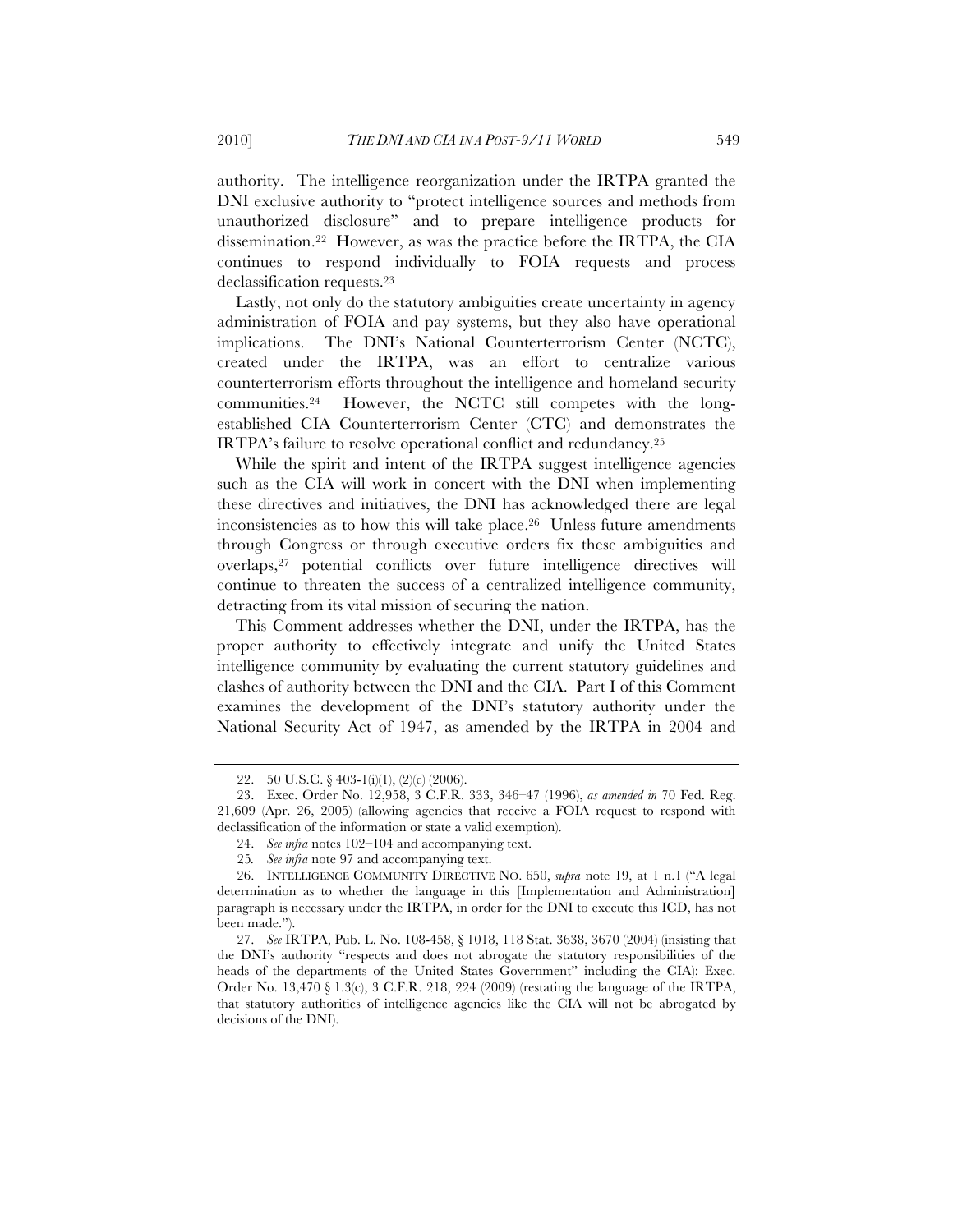Executive Order 13,470 in 2008. Part II analyzes the areas of statutory ambiguity of the DNI's current power and the apparent overlap between the DNI and CIA administrative authority and the effect it has had, and will continue to have, on the relationship between the DNI and CIA. Examples discussed include appointment of overseas station chiefs, efforts to streamline the intelligence community's employee pay system, overlap of classification and declassification procedures as they relate to the intelligence community's FOIA request process, and the operational redundancy of counterterrorism centers. Finally, Part III evaluates various proposed solutions to these statutory problems and suggests ways to improve the relationship of the DNI over the intelligence community by setting forth what authority should stay with intelligence entities like the CIA and what power should be designated to the DNI.

### I. BACKGROUND OF INTELLIGENCE COMMUNITY STATUTORY POWERS

Over the last fifty years, volumes of amendments, National Security Council intelligence directives, and executive orders detail an ongoing struggle to find the most effective organization of the intelligence community following Congress's original plan under the National Security Act of 1947.28 The 2004 IRTPA was not the first attempt to reorganize the intelligence structure established in 1947 but a concerted effort to again effectuate change after a long line of marginally successful attempts to address decades of perceived shortcomings of a less-than-cohesive intelligence community.29

### *A. Pearl Harbor: A Catalyst for Change*

Congress developed the National Security Act in 1947 in response to United States intelligence failures that contributed to the successful Japanese attack on Pearl Harbor in 1941 and led to United States involvement in World War II.30 The *Joint Committee Report on the Investigation* 

<sup>28</sup>*. See* CIA ORIGIN AND EVOLUTION REPORT, *supra* note 8, at 1–2 (detailing frustrations of the DCI's inability to truly run and coordinate national intelligence collection, which manifested into years of attempts to reform the position by the National Security Council, presidents, and Congress, each time being tempered with fears of excessive concentration of power in such a covert arena of government).

<sup>29</sup>*. See id*. (noting the numerous NSC intelligence directives and executive orders aimed at reforming the intelligence community).

<sup>30.</sup> JOINT COMM. ON THE INVESTIGATION OF THE PEARL HARBOR ATTACK, 79TH CONG., INVESTIGATION OF THE PEARL HARBOR ATTACK 252–54 (Comm. Print 1946) (reporting the intelligence deficiencies discovered through the Committee's investigation and outlining recommendations to ensure unity in the United States intelligence system).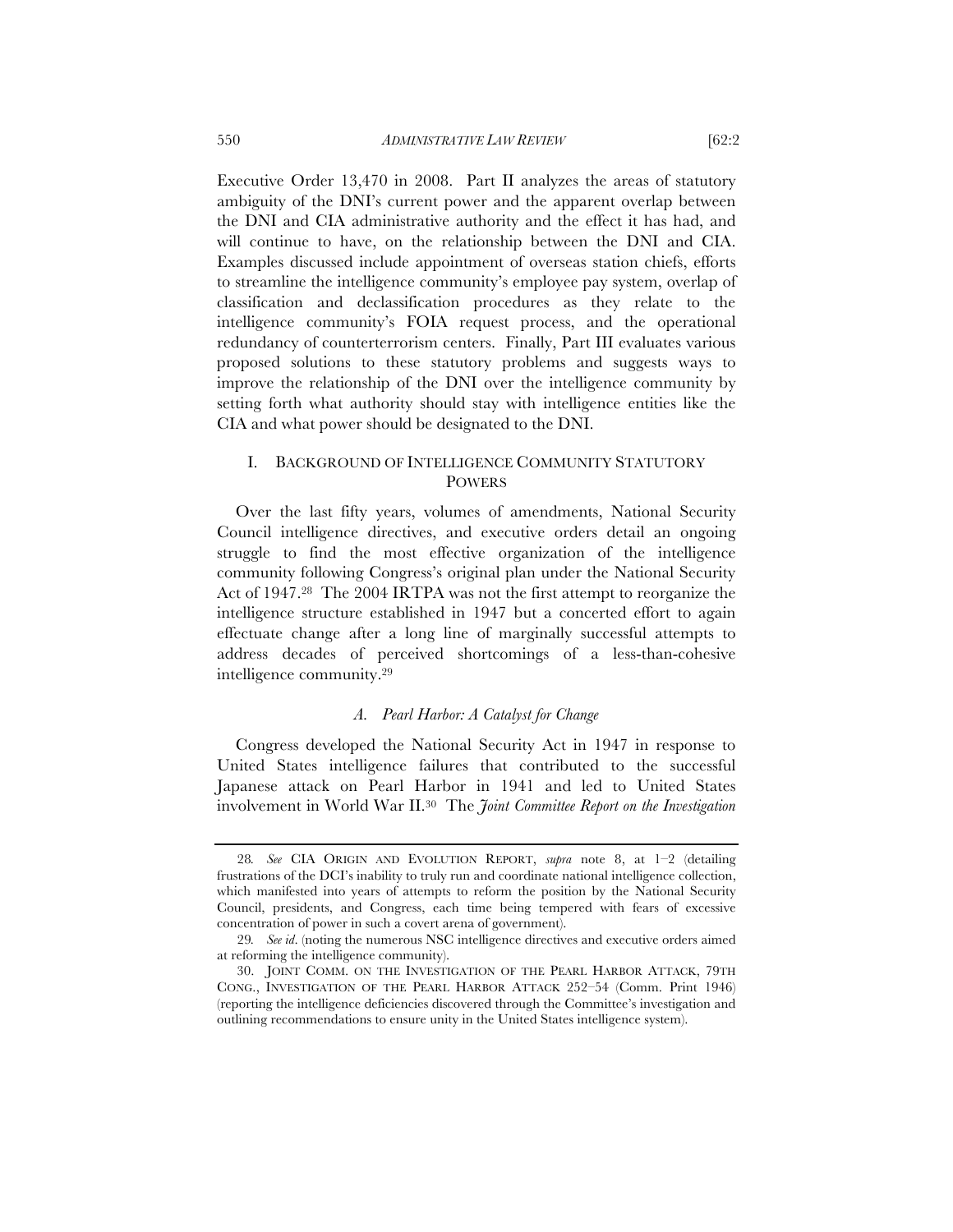*of the Pearl Harbor Attacks* demanded a "centralization of authority and clearcut allocation of responsibility" within the intelligence community to prevent another attack.31 Congress responded with the National Security Act of 1947,32 which established the CIA as an independent agency responsible for "overseeing strategic analysis and coordinating clandestine activities abroad."33 At the same time, its director, the DCI, would advise the National Security Council of all intelligence matters and would also produce "national intelligence" by coordinating with the various intelligence departments and agencies.34 Through the past several decades, amendments, intelligence directives, and executive orders have attempted to provide the DCI more power to effectively centralize intelligencegathering tasks.35 However, these efforts seemed to not be working.36 By 1992, members of Congress began to introduce new bills to reorganize and develop a more coherent and unified intelligence community under a "Director of National Intelligence."37 Proponents of the reorganization argued that the DCI was overtasked and lacked the power necessary to exercise proper authority over the intelligence community.38 It was not

33. CIA.gov, *A Look Back . . . The National Security Act of 1947*, https://www.cia.gov/news-information/featured-story-archive/2008-featured-storyarchive/national-security-act-of-1947.html.

34*. See generally* NATIONAL SECURITY COUNCIL INTELLIGENCE DIRECTIVE NO. 1: DUTIES AND RESPONSIBILITIES (1950), http://fas.org/irp/offdocs/nscid01.htm.

35. CIA ORIGIN AND EVOLUTION REPORT, *supra* note 8, at 7–12; *see also* Exec. Order No. 12,333, 3 C.F.R. 200 (1982) (further distinguishing the role and responsibilities of the DCI from what they were in the National Security Act of 1947).

36*. See* CIA ORIGIN AND EVOLUTION REPORT, *supra* note 8, at 7–12 (explaining that although Cold War administrations added to DCI's responsibilities, these changes were limited in scope).

38*. See* NAT'L COMM'N ON TERRORIST ATTACKS UPON THE U.S., THE 9/11 COMMISSION REPORT 402–03 (2004) (explaining that eventually DCI George Tenet and his chief aides were coordinating interagency meetings almost every day and that as he became more of a "lead coordinator" of the intelligence community, it became more difficult for him

<sup>31</sup>*. Id.* at 254.

<sup>32.</sup> *See* HISTORY STAFF, CTR. FOR THE STUDY OF INTELLIGENCE, CIA, CIA COLD WAR RECORDS: THE CIA UNDER HARRY TRUMAN 131–35 (Michael Warner ed., 1994) (providing a reproduction of the original intelligence section of the National Security Act of 1947); *see also* Loch K. Johnson, *A Centralized Intelligence System: Truman's Dream Deferred*, 23 AM. INTELLIGENCE J. 6, 6–8 (2005) (suggesting that President Truman's desire to commission a single, cohesive intelligence report became an executive order creating the CIA and the DCI).

<sup>37</sup>*. See, e.g.*, *S. 2198 and S. 421 to Reorganize the United States Intelligence Community: Joint Hearing Before the S. Select Comm. on Intelligence and the H.R. Permanent Select Comm. on Intelligence,* 102d Cong. 2 (1992). Recommendations from this proposed legislation and the companion bill offered in the House of Representatives, H.R. 4165, were partially incorporated into the Intelligence Organization Act of 1993, which strengthened the powers of the DCI by codifying increased budgetary powers and provided the DCI with expanded authority to shift certain foreign intelligence program funds.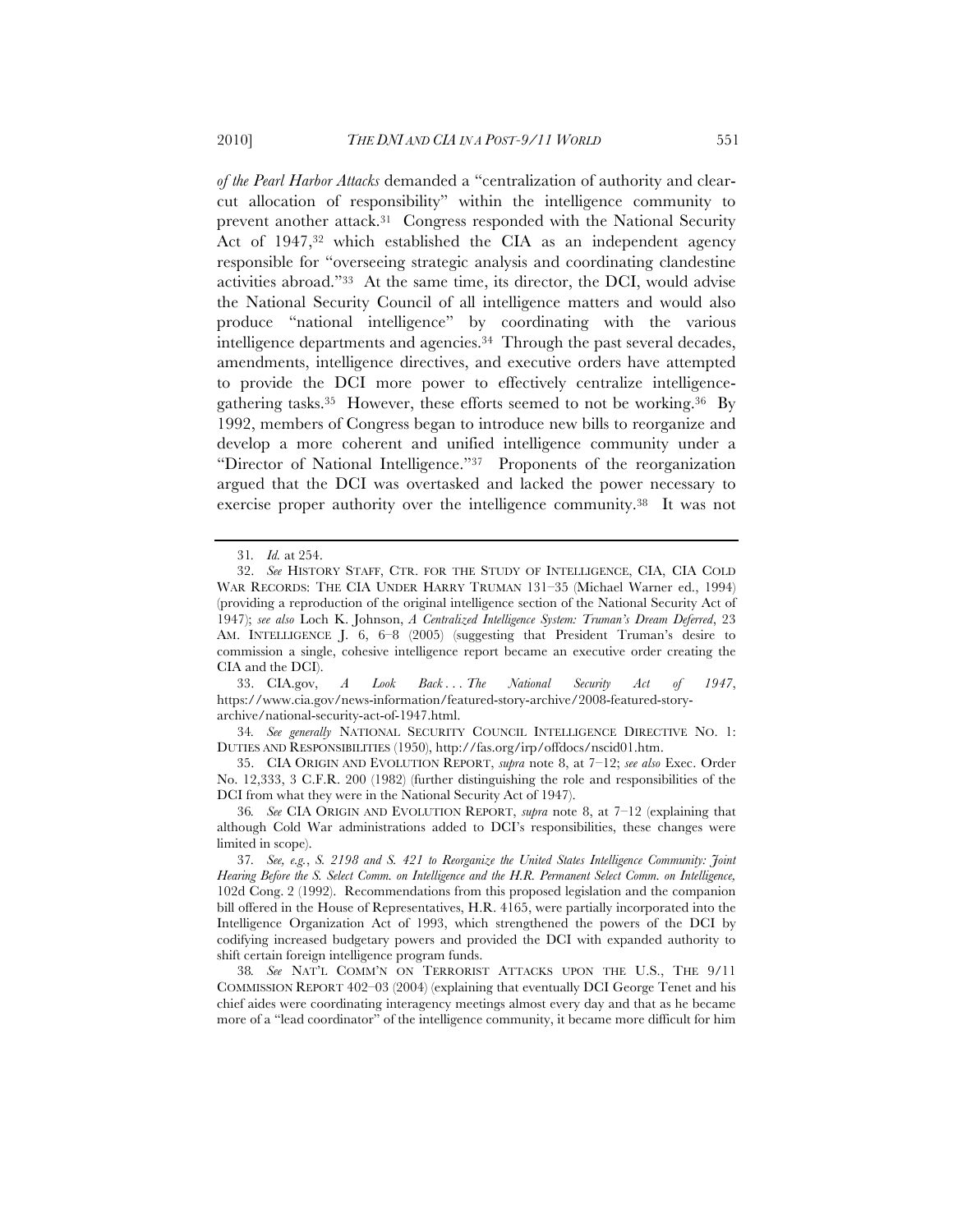until after the terrorist attacks of 9/11 and the perceived failures of the intelligence community that contributed to them that Congress finally took action.39

#### *B. 9/11: A Second Catalyst for Change Spurs the Creation of the DNI*

In December 2004, Congress passed the IRTPA, beginning the most comprehensive reform of the intelligence community since its creation over fifty years ago.40 This legislation was the result of numerous perceived intelligence failures outlined in the 9/11 Commission Report.<sup>41</sup> The report details an intelligence system geared to "wage the Cold War," and by the late 1990s, the entire system was the product of "the dispersal of effort on too many priorities, the declining attention to the craft of strategic analysis, and security rules that prevented adequate sharing of information."42 The goal of Congress in enacting the IRTPA was to ensure the new DNI had more authority, and thus more ability to affect change, than the DCI of the original National Security Act of 1947.

Under the IRTPA, the DNI's responsibilities are to serve as the head of the intelligence community and advise the President and National Security Council on intelligence matters.<sup>43</sup> Other new and enhanced authorities include authorizing the DNI to transfer or reprogram funds after "consulting" with the DCIA or other intelligence community department heads.44 The DNI is also authorized to transfer personnel within the intelligence community for up to two years<sup>45</sup> and exercise authority over the appointment of intelligence community leadership.46 Lastly, the

<sup>&</sup>quot;to play all the position's other roles, including that of analyst in chief").

<sup>39</sup>*. See id.* at 86–91 (analyzing the various intelligence failures preceding 9/11 and the recommendations made to unify the intelligence effort in response to those failures).

<sup>40.</sup> RICHARD A. BEST, JR. & ALFRED CUMMING, CONG. RESEARCH SERV., DIRECTOR OF NATIONAL INTELLIGENCE STATUTORY AUTHORITIES: STATUS AND PROPOSALS 2 (2008), http://www.fas.org/sgp/crs/intel/RL34231.pdf.

<sup>41</sup>*. See* NAT'L COMM'N ON TERRORIST ATTACKS UPON THE U.S., *supra* note 38, at 86– 91 (referencing the structure and organization of the intelligence community and outlining how the various changes in technological capabilities, legislative priorities, and decentralized control contributed to a structure that proved to be ineffective in detecting and responding to the growing threat of terrorism).

<sup>42</sup>*. Id.* at 91.

<sup>43.</sup> IRTPA, Pub. L. No. 108-458, § 1011, 118 Stat. 3638, 3644 (2004) (codified at National Security Act of 1947 § 102 (b), 50 U.S.C. § 403(b) (2006)).

<sup>44</sup>*. Id.* § 1011, 118 Stat. at 3646 (codified at National Security Act of 1947 § 102A(d)(1)(A), (3), 50 U.S.C. § 403-1(d)(1)(A), (B)(3) (2006)); BEST & CUMMING, *supra* note 40, at 1.

<sup>45.</sup> IRTPA § 1011, 118 Stat. at 3647–48 (codified at National Security Act of 1947 § 102A(e)(2)(A), 50 U.S.C. § 403-1(e)(2)(A)).

<sup>46</sup>*. Id.* § 1014, 118 Stat. at 3663–64 (codified at National Security Act of 1947 § 106, 50 U.S.C. § 403-6 (2006)) (providing the DNI with the ability to recommend to the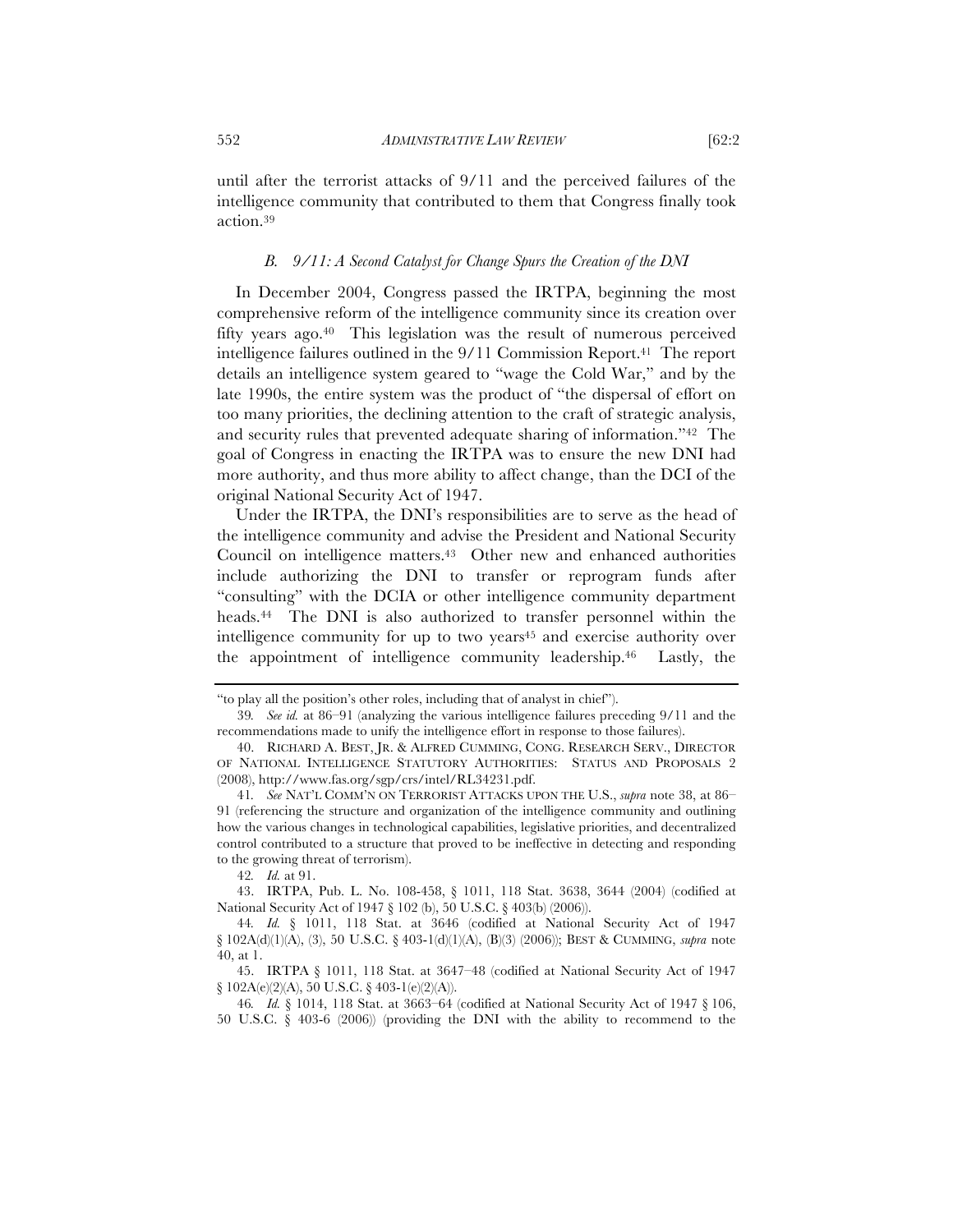IRTPA gave the DNI greater budgetary authority than that of the DCI.47

However, as the DNI started to carry out his new tasks, issues with the IRTPA's ambiguous statutory authority became apparent. By 2007, reports surfaced that the DNI, Michael McConnell, was requesting stronger and clearer delineations on his authority to run the intelligence community.48 President Bush quickly responded with Executive Order 13,470, which augments the IRPTA by delineating twenty-four specific responsibilities of the DNI.49 While Executive Order clearly explained the DNI's authorities, it is questionable whether the order actually expanded them.50 The only new authority Executive Order 13,470 may have added to the authority of the DNI under the IRTPA was the ability to recommend removal of various intelligence community officials.51

### *C. What Is Left for the CIA*

While the DNI remained busy determining his new role, the various intelligence agencies and departments were adjusting as well. The agency with the largest adjustment was the CIA. Of the sixteen departments and agencies that comprise the intelligence community,52 all but the CIA fall under the control of a cabinet-level official.53 The CIA is the only

48. Shaun Waterman, *State of Security: DNI: Lacking Power–1*, UPI.COM, Apr. 10, 2007, http://www.upi.com/Security\_Industry/2007/04/10/State-of-Security-DNI-Lackingpower-1/UPI-43201176209633/.

49. Exec. Order No. 13,470 § 1.3(b)(1)–(24), 3 C.F.R. 218, 220–24 (2009) (amending Exec. Order 12,333, 3 C.F.R. 200 (1982)).

50*. See* Joseph Anzalone et al., *National Security*, 43 INT'L LAW. 929, 937–38 (2009) (explaining that Executive Order 13,470 merely reiterates most of the authorities granted to the DNI by the original text of IRTPA and clarifies the IRTPA authority by enumerating responsibilities, but it fails to bestow any new, substantial authority to the DNI beyond the original IRTPA legislation).

51*. See id.* at 938 (noting that Executive Order 13,470 also highlighted the importance of DNI consultation with the heads of the various intelligence community agencies and departments, which could be construed as enhancing that power relative to the other members of the intelligence community).

52*. See supra* note 5 (listing the sixteen agencies that make up the intelligence community).

53*. See* Intelligence.gov, Members of the Intelligence Community, http://www.intelligence.gov/1-members.shtml (last visited Jan. 22, 2010) (stating that all of the intelligence offices or agencies fall under the control of a cabinet-level position with the exception of the CIA).

President individuals to fill the vacancies of the head of the individual intelligence collection agencies and departments).

<sup>47.</sup> BEST & CUMMING, *supra* note 40, at 8. *Compare* IRTPA § 1011, 118 Stat. at 3644– 45 (codified at National Security Act of 1947 § 102A(c)(1)(B), 50 U.S.C. § 403-1(c)(1)(B)) (authorizing the DNI to "develop and determine" the National Intelligence Program (NIP) budget), *with* 50 U.S.C. § 403-3(c)(1)(A) (2000) (authorizing the DCI to "facilitate the development" of the NIP budget).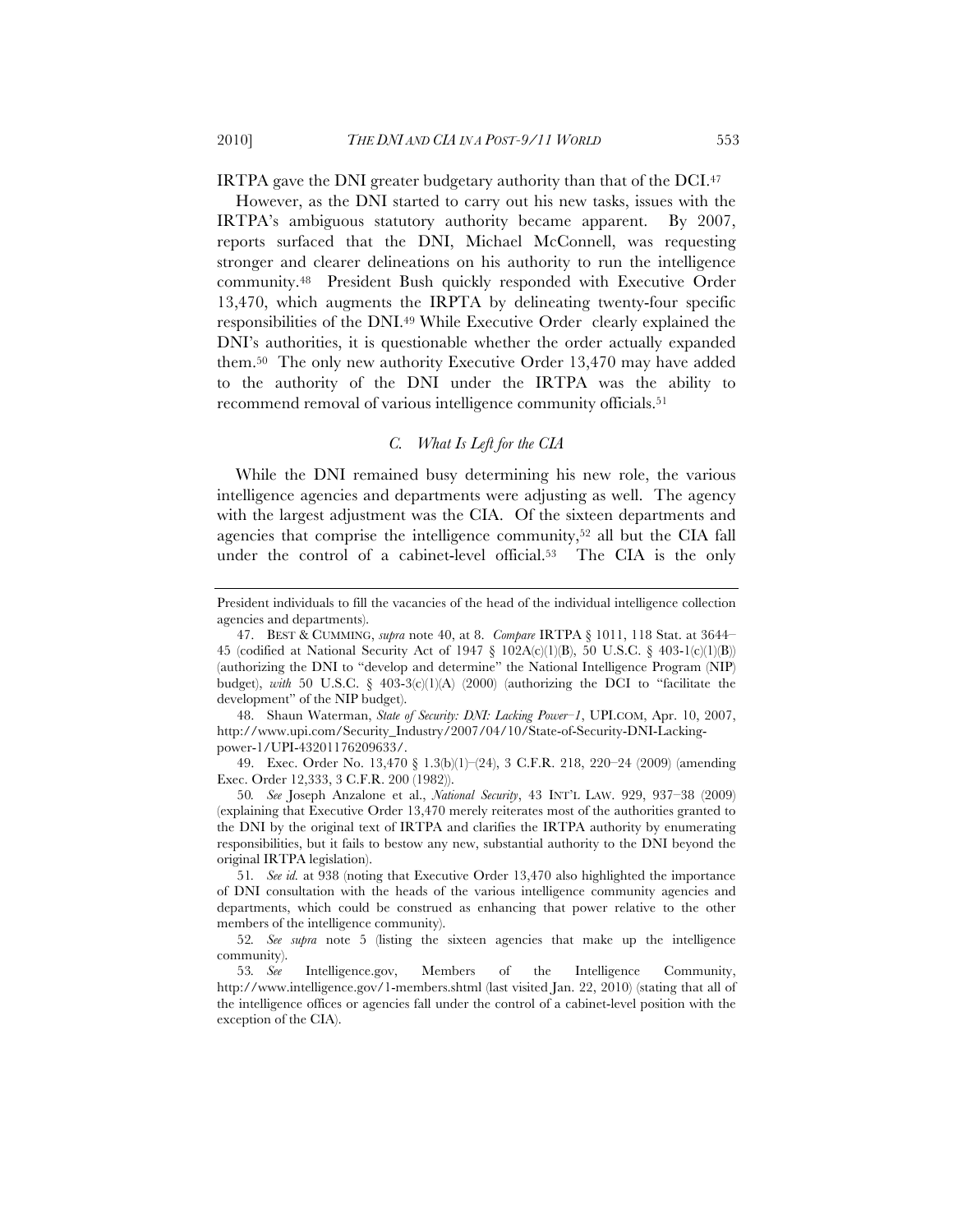intelligence unit exposed to the direct authority of the DNI, subjecting it to closer scrutiny and less protection than its counterparts with nonintelligence cabinet-level leadership.54

The IRTPA effectively stripped the DCI of two of his three primary responsibilities—he no longer serves as the President's advisor on nationalintelligence issues, and he no longer has the authority to set collection and analysis priorities as the head of the intelligence community.55 Pursuant to the IRTPA, the DCI's new responsibilities include "collect[ing] intelligence through human sources and by other appropriate means"; correlating, evaluating, and disseminating intelligence related to national security; "providing overall direction for and coordination of the collection of national intelligence outside the United States through human sources"; and performing other functions, under DNI direction, such as coordinating relationships between the intelligence services of other countries, or other tasks from the DNI.56 Additionally, the DCI's title was changed from Director of Central Intelligence to Director of the Central Intelligence Agency.57 Although IRTPA altered some of the CIA's authority, the basis of its statutory authority is still the Central Intelligence Agency Act of 1949.58

The IRTPA of 2004 focused instead on shifting powers to the new players, like the DNI, to unify intelligence efforts. However, evaluating the effectiveness of this restructure is just beginning.

<sup>54.</sup> The significance of cabinet-level protection from the DNI is that Department of Defense intelligence agencies like the National Security Agency and the Defense Intelligence Agency are afforded certain budgetary protections by the Secretary of Defense, which limits perceived control over them. *See* IRTPA § 1011, 108 Pub. L. No. 458, § 102A(c)(3)(A), 118 Stat. 3638, 3645 (2004) (authorizing the DNI to "participate in the development by the Secretary of Defense of the annual budgets for the Joint Military Intelligence Program and for Tactical Intelligence and Related Activities Program"); *see also* Benson, *supra* note 13 (pointing out that while the National Security Agency and the National Reconnaissance Office report directly to the Defense Secretary and not the DNI, the CIA acknowledges that its only "boss" is the DNI, which highlights the disproportionately larger amount of control the DNI has over the CIA compared with the Department of Defense intelligence agencies).

<sup>55.</sup> *See* 50 U.S.C.  $\frac{6}{9}$  403(b)(1)–(2) (2006) (reassigning two of the roles previously held by the DCI, serving as the head of the intelligence community and serving as the President's intelligence advisor, to the DNI); BEST & CUMMING, *supra* note 40, at 1–2 (discussing IRTPA's reassignment of roles).

<sup>56. § 403-4</sup>a(d)(1)-(4).

<sup>57.</sup> IRTPA § 1071, 118 Stat. at 3689–92 (replacing "Director of Central Intelligence" with "Director of National Intelligence" or "Director of the Central Intelligence Agency" where applicable); BEST & CUMMING, *supra* note 40, at 2.

<sup>58.</sup> Central Intelligence Agency Act of 1949, Pub. L. No. 81-110, 63 Stat. 208 (codified as amended at 50 U.S.C. §§ 403a–403s (2006)).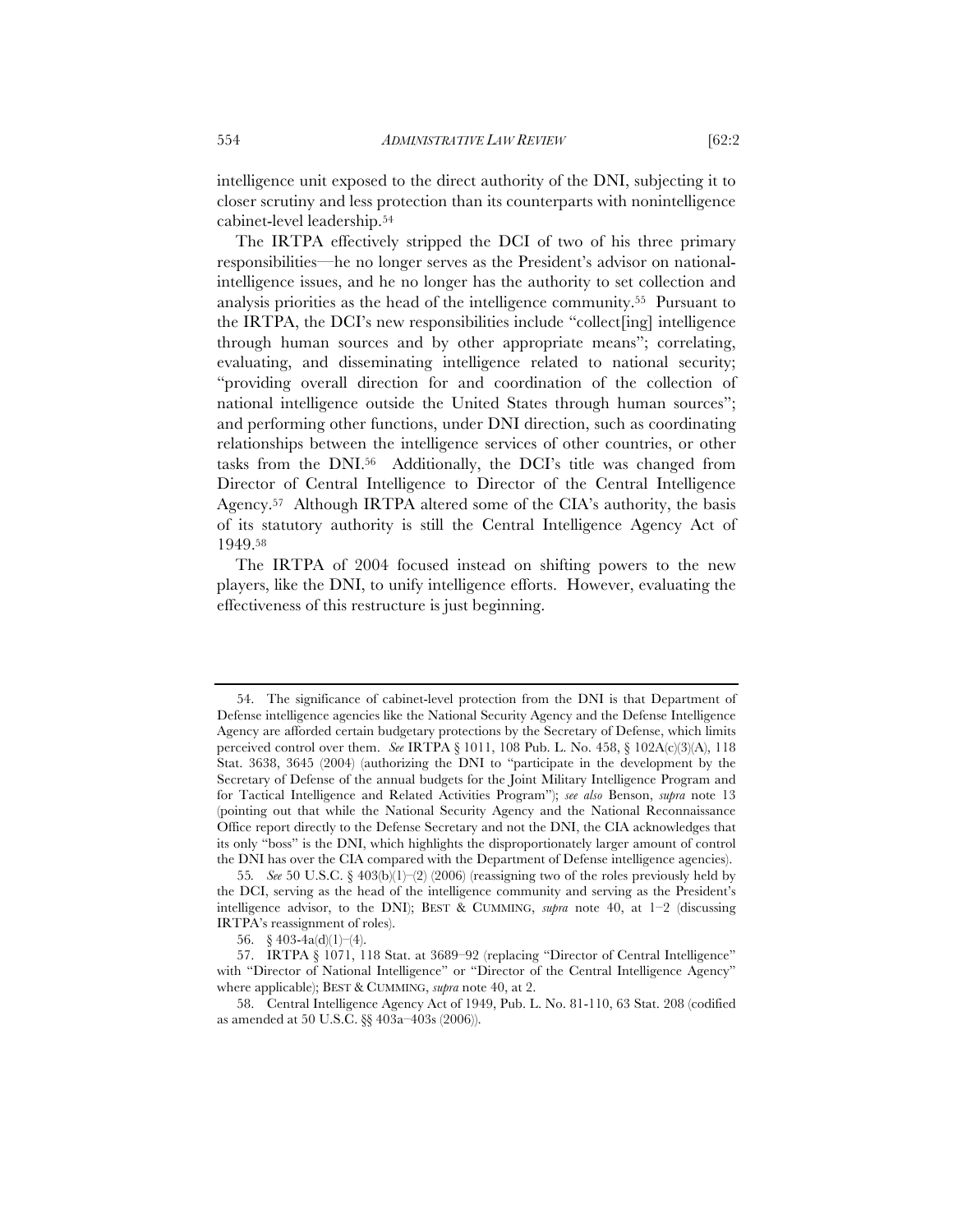### II. PROBLEMS WITH THE IRTPA AND DNI STATUTORY AUTHORITY

During the confirmation hearing of DNI nominee Mike McConnell in early 2007, Senator John D. Rockefeller stated,

[B]eyond the act of separating the two jobs, it is less clear whether the structure of the DNI office is ideal to accomplish its mission . . . . We did not pull the technological collection agencies out of the Defense Department and we did not give the DNI direct authority over the main collection or analytical components of the community. We gave the DNI the authority to build the national intelligence budget, but we left the execution of the budget with the agencies. We gave the DNI tremendous responsibilities. The question is, did we give the position enough authority for him to exercise those responsibilities?59

In many ways, it seems Senator Rockefeller is correct. While the spirit of unity and cooperation is apparent from the text of the IRTPA, its realworld impact will meet numerous roadblocks and require modification.

### *A. The Loopholes*

The first issue hindering the progress of the Office of the DNI is § 1018 of the IRTPA, Presidential Guidelines on Implementation and Preservation of Authorities.60 This section states that the President will provide the DNI with guidelines to implement and execute his mission as long as it is done "in a manner that respects and does not abrogate the statutory responsibilities of the heads of the departments of the United States Government."61 This phrase has drawn its fair share of criticism from the legal community at large.62 Statutory authority of intelligence community members had been established in an atmosphere of relative autonomy prior to 9/11, leaving control over intelligence operations, personnel, and budgets in the hands of the respective agencies and departments rather

<sup>59</sup>*. Nomination of Vice Admiral Michael McConnell to Be Director of National Intelligence: Hearing Before the S. Select Comm. on Intelligence*, 110th Cong. 1 (2007) (opening statement of Sen. John D. Rockefeller, Chairman of the U.S. Senate Select Committee on Intelligence).

<sup>60.</sup> IRTPA § 1018, 118 Stat. at 3670 (referenced in the codification of the IRTPA at 50 U.S.C. § 403(b)(3) (2006)).

<sup>61</sup>*.* IRTPA § 1018, 118 Stat. at 3670–71 (stating that the applicable department heads list presented is "not limited to" the ones listed, thus allowing the CIA, as an independent government agency, to qualify).

<sup>62</sup>*. See* BEST, *supra* note 2, at 8 (stating that the concession of the DNI to not abrogate the statutory responsibilities of the individual intelligence units was a hotly debated issue in the drafting of the IRTPA); *see also* Kaplan, *supra* note 13 (noting that the clause in IRTPA § 1018 is a huge loophole hindering the ability of the DNI to enforce any changes and enhancements within the intelligence community, specifically within the Department of Defense, which controls about 80% of the U.S. intelligence community's budget).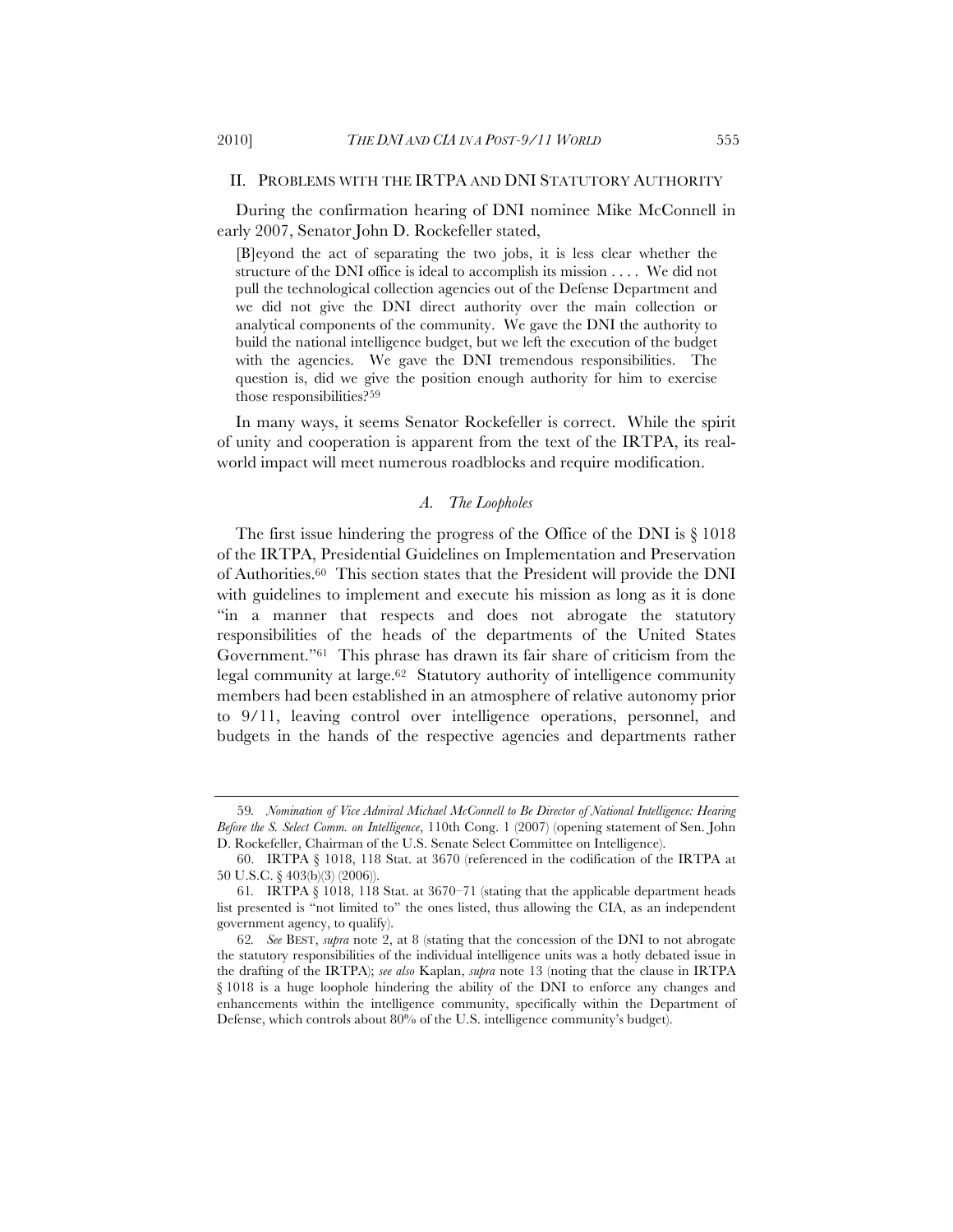than under the coordinated control of a DNI.63

As recently as February 2008, DNI Mike McConnell suggested that an executive order was necessary to strengthen the statutory authority the DNI needed to allow him to perform the task of integrating the intelligence community.64 However, the much-anticipated Executive Order 13,470 merely reiterates the IRTPA § 1018 loophole. It states that the DNI's authority should "not abrogate the statutory or other responsibilities of the heads of departments of the United States Government or the Director of the Central Intelligence Agency."65 It also states that if any members of the intelligence community believe that the DNI issued a directive or abrogated their individual statutory authority, they can appeal the issue to the National Security Council.66 This limitation of authority over the intelligence community seems to be the origin for several instances of overlap and friction between the DNI and individual intelligence entities like the CIA.

### *B. Examples of Statutory Ambiguity and Overlap*

In dealing with current issues regarding conflicting authorities between the DNI and the CIA, Congress has been slow to reevaluate the perceived conflicts. Rather, it has opted to deal with each issue as it arises.67 The problem with this approach is that it prompts Congress to react to each individual problem rather than fix the statute once and save itself future time and effort.68 Without a clear delineation of authority, whether or not something becomes an issue rests within the discretion of individual

<sup>63</sup>*. See* Kaplan, *supra* note 13 (referring to the pre-9/11 intelligence community as a "vast, disparate, and sometimes quarrelsome array of federal departments, agencies, and sub-agencies").

<sup>64</sup>*. See DNI Authorities and Personnel Issues: Hearing of the S. Select Comm. on Intelligence*, 110th Cong. 23 (2008), http://www.dni.gov/testimonies/20080214\_transcript.pdf (statement of J. Michael McConnell, Director of National Intelligence) [hereinafter *McConnell Hearing*] (discussing the statutory shortcomings of IRTPA and his anticipation of an executive order which would expand DCI statutory authority over the various intelligence community assets).

<sup>65.</sup> Exec. Order No. 13,470, 3 C.F.R. 218, 224 (2009) (amending Exec. Order No. 12,333, 3 C.F.R. 200 (1982) and clearing up past ambiguity as to whether or not the CIA, as an agency rather than a department, qualifies for protection).

<sup>66</sup>*. Id.*; *see also* Anzalone et al., *supra* note 50, at 937–38 (arguing that Executive Order 13,470 did not address or ameliorate the failures of IRTPA but only reinforced the troublesome loopholes and appeal process).

<sup>67.</sup> *See* INTELLIGENCE AUTHORIZATION ACT FOR FISCAL YEAR 2010, S. REP. NO. 111- 55, at 50 (1st Sess. 2009) (providing congressional interpretation of the conflicting authorities of the IRTPA relative to the DNI and DCIA's respective roles in appointing overseas station chief positions, without directly addressing any possible changes to the law to clarify the current issue or prevent future ones).

<sup>68.</sup> *See id.* (providing an example of Congress's piecemeal response to issues).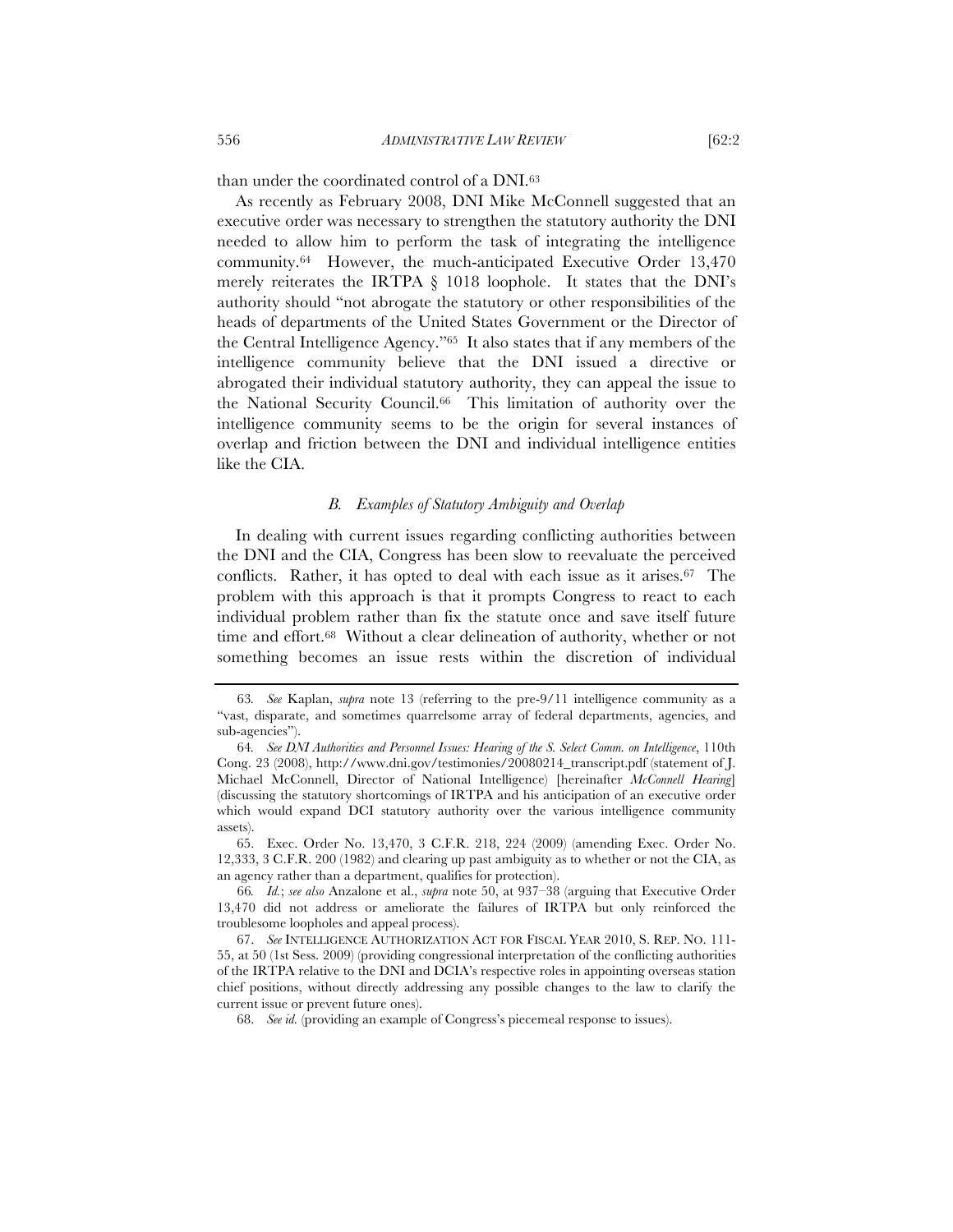agencies to challenge the DNI's directive. The following examples demonstrate statutory ambiguity causing administrative overlap of the DNI and DCIA's powers.

### *1. Overseas Station Chiefs: Statutory Ambiguity*

On May 19, 2009, DNI Dennis Blair issued Intelligence Community Directive 402—a classified directive proclaiming that the DCI would now be able to appoint the top spy in each country, known as an overseas station chief, a job that was traditionally held by the CIA.69 News outlets, however, proclaimed that the DCIA refused to concede the CIA's traditional duty to appoint station chiefs, igniting controversy as to which position, the DNI or the DCIA, retained the right to appoint the overseas station chief position.70

Executive Order 13,470, the Bush Administration's attempt to further clarify and define the authority of the DNI, states that the DNI has authority to enter into agreements with foreign governments and international organizations, as well as the authority to "formulate policies concerning" and "align and synchronize" intelligence relationships with foreign governments and international organizations.71 This wording likely provides the DNI with the expectation that he would be responsible for the appointment of U.S. station chiefs at overseas intelligence posts.72 At the same time, however, the CIA's authority states that the DCIA "shall coordinate the relationships between elements of the intelligence community and the intelligence or security services of foreign governments

<sup>69</sup>*.* Mark Mazzetti, *Turf Battles on Intelligence Pose Test for Spy Chiefs*, N.Y. TIMES, June 9, 2009, http://query.nytimes.com/gst/fullpage.html?res=9400E0DA1331F93AA35755C0A 96F9C8B63; *see also* Darrell Issa, *CIA's Panetta, DNI Blair Must End Turf War and Switch Jobs*, USNEWS.COM, June 18, 2009,

http://www.usnews.com/articles/opinion/2009/06/18/cias-panetta-dni-blair-must-endturf-war-and-switch-jobs.html (stating that the distinction in authority of the DNI and the CIA appointing station chiefs "couldn't be more apparent" and that the DNI's authority is administrative oversight, leaving DCIA Leon Panetta in charge of the "active 'command and control' of the CIA's foreign intelligence officers").

<sup>70</sup>*. See* Ignatius, *supra* note 16 (arguing that "[t]he right division of labor is to let the CIA run operations, which begins with picking the people who will be America's point of contact with foreign intelligence services" and that IRTPA added "unnecessary new layers of bureaucracy . . . partly duplicating jobs that used to be done by the CIA.").

<sup>71.</sup> Exec. Order No. 13,470 § 1.3(b)(4)(A)–(C), 3 C.F.R. 218, 220-21 (2009); IRTPA, Pub. L. No. 108-458 § 1011(a), 118 Stat. 3638, 3651–52 (2004) (codified at 50 U.S.C. § 403-1 (2006)).

<sup>72</sup>*. See* Issa, *supra* note 69 (explaining the difficulty facing both the DNI and the DCIA in confining themselves to the boundaries created by IRTPA, specifically the DNI "resist[ing] the urge to assert command and control" and the DCIA "working within a legal framework that potentially buffers his direct access to the President").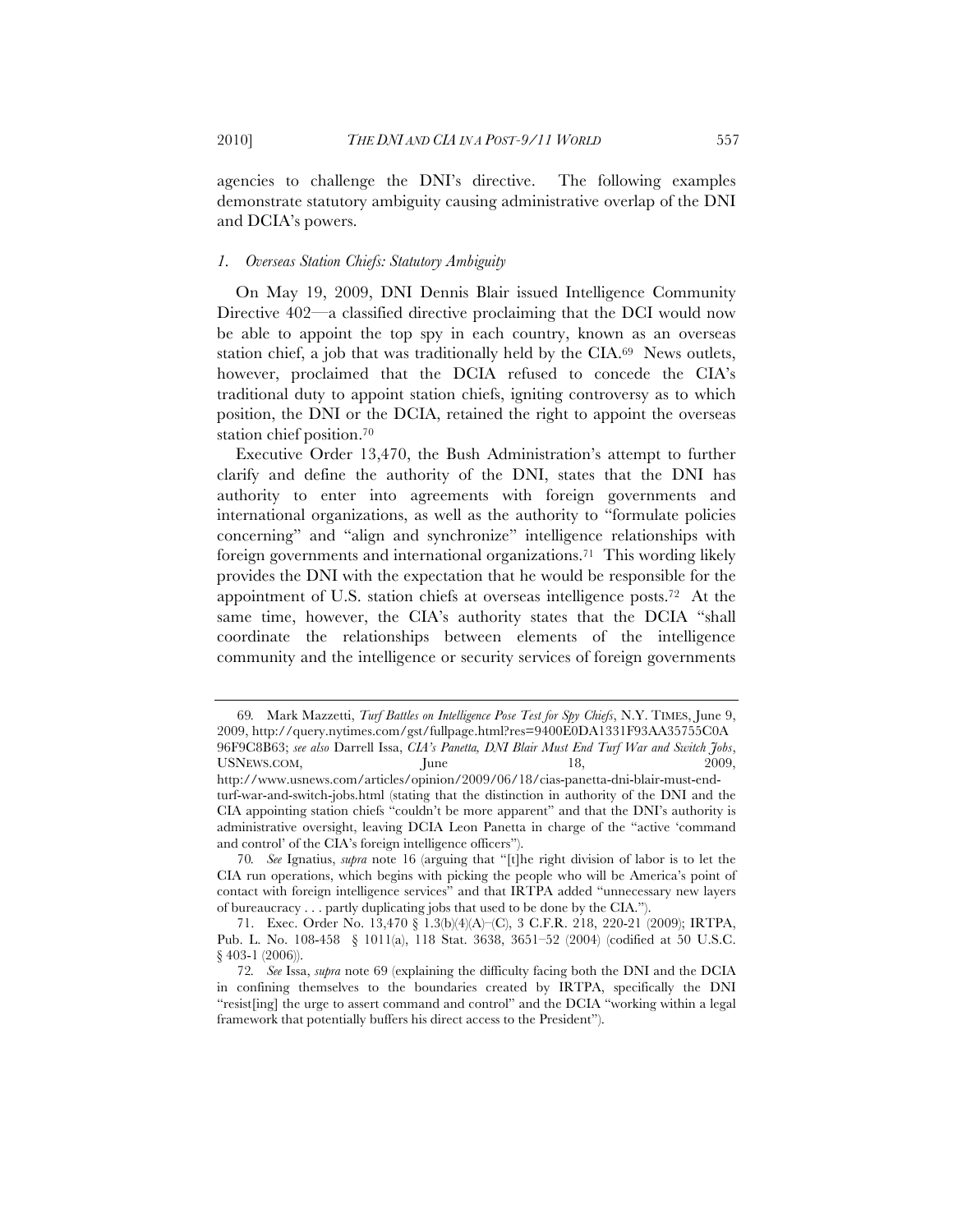or international organizations on all matters involving intelligence related to national security or involving intelligence acquired through clandestine means."73

From a plain-text reading of both of these current authorities, the DNI is tasked with "overseeing" the coordination of intelligence community relationships with foreign governments, while the CIA is tasked with the actual "coordination" of those relationships.74 Given the current wording of the law coupled with the long-standing tradition of being the sole entity to appoint overseas station chiefs, this similarity in statutory mission explains why the DCIA might feel that the DNI overstepped his statutory authority. Congress threw in its support for the DNI in July 2009.75 After months of attempting to resolve the issue, the White House finally issued its decision, siding with the DCIA on the issue but also reinforcing the DNI's authority over the intelligence community as a whole.76

Even with the dispute currently resolved, this station chief debacle remains an example of how shifting authorities between the DNI and CIA, if not clearly defined in the IRTPA and ensuing legislation, creates problems for unification and cooperation within the intelligence community. With a lack of clear-cut statutory authority, the DNI's powers are only effective when the individual intelligence community entities agree to cooperate.77

<sup>73.</sup> IRTPA § 1011(a), 118 Stat. 3638, 3660–61 (codified at 50 U.S.C. § 403-4a(f) (2006)).

<sup>74</sup>*. Compare* IRTPA § 1011(a) (codified at 50 U.S.C. § 403-1(k) (2006)) ("oversee the coordination"), *with* IRTPA § 1011(a) (codified at 50 U.S.C. § 403-4a(f) (2006)) ("shall coordinate").

<sup>75.</sup> *See* INTELLIGENCE AUTHORIZATION ACT FOR FISCAL YEAR 2010, S. REP. NO. 111- 55, at 50 (1st Sess. 2009) (stating that Intelligence Community Directive 402 "recognizes the value of turning to the CIA Chief of Station to be the DNI's representative in foreign countries" and that in exercising his authority, the DNI "has made the decision that the directive is the right choice for the Intelligence Community. The Committee supports the DNI in that choice and looks forward to the CIA's prompt adherence to his decision.").

<sup>76</sup>*. See* Posting of Jake Tapper to Political Punch, http://blogs.abcnews.com/politicalpunch/2009/11/white-house-backs-cia-over-dni-inturf-battles.html (Nov. 12, 2009, 23:05 EST) (reporting that after months of back-and-forth between National Security Advisor Jim Jones and Vice President Joe Biden attempting to resolve the issue, the White House eventually made a decision that the CIA-appointed overseas station chiefs will remain the representatives abroad for the United States intelligence community).

<sup>77.</sup> For the IRTPA to successfully transform the intelligence community from its onceindividualized and autonomous system into a unified and cooperative body, the DNI and DCIA must address statutory conflicts and ambiguity privately rather than detailing rifts and competition. *But see* Issa, *supra* note 69 (calling the issue an outright feud between the CIA and DNI); Ignatius, *supra* note 16 (detailing a duel and a battle over "turf"); Benson, *supra* note 13 (characterizing the issue as a "clash of the titans" with a visible "trench line").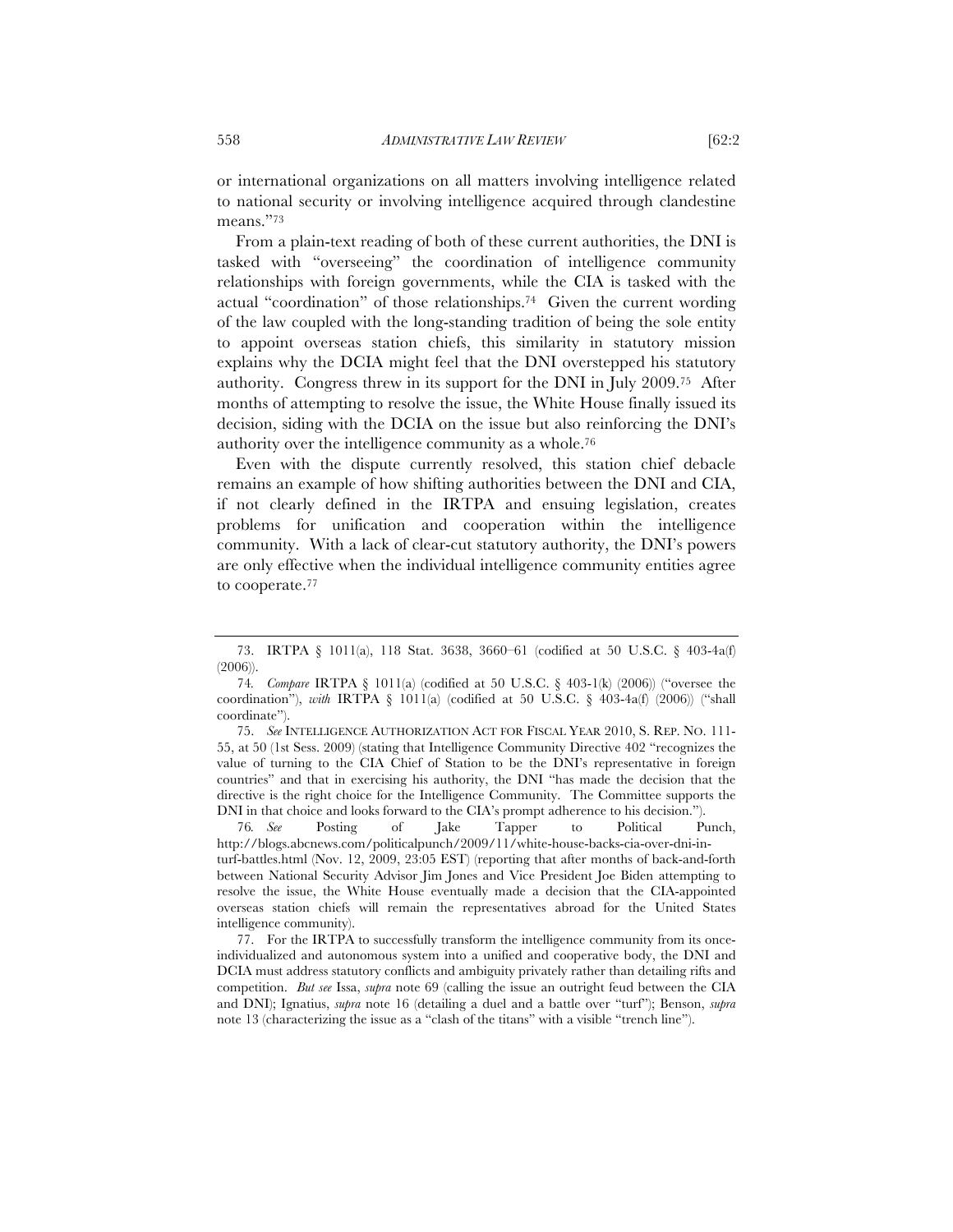### *2. National Intelligence Civilian Compensation Program: Statutory Ambiguity*

For another area of ambiguity, consider employee compensation. In early 2008 the DNI promulgated Intelligence Community Directive 650 (ICD 650), instructing the various intelligence community entities to abandon their individualized pay systems and adopt a uniform pay-forperformance system.78 The purpose of the National Intelligence Civilian Compensation Program (NICCP) is to enable the intelligence community to "recruit, motivate, and retain highly qualified individuals . . . and facilitate the rotation of [intelligence community] employees between [intelligence community] components."79 The IRTPA and subsequent amendments provide the DNI with the power to "*encourage* and *facilitate* the recruitment and retention . . . of highly qualified individuals,"80 but do not delineate how the DNI should do so. As a result, the lack of explicit DNI authority to control the payment of CIA personnel coupled with the DCIA's customary role of paying CIA employees, the codified loophole in the IRTPA that prohibits the DNI from "abrogating" the CIA's statutory authority,81 and the wording included within ICD 65082 could technically allow the CIA to challenge the NICCP.

For instance, the CIA could argue that it retains the authority to pay its employees through historical and codified law.83 Additionally, the CIA has the statutory authority to control personnel expenses related to travel and transportation costs for employees and their families stationed overseas<sup>84</sup> and to pay for certain medical and physical exams of officers and

83*. See* 50 U.S.C. § 403j(a)(1) (2006) ("Notwithstanding any other provisions of law, sums made available to the Agency by appropriation or otherwise may be expended for purposes necessary to carry out its functions, including—(1) personal services . . . without regard to limitations on types of persons to be employed . . . ."); *see also* BUS. EXECUTIVES FOR NAT'L SEC., PAY FOR PERFORMANCE AT THE CIA: RESTORING EQUITY, TRANSPARENCY AND ACCOUNTABILITY; THE ASSESSMENT OF THE INDEPENDENT PANEL ON THE CENTRAL INTELLIGENCE AGENCY'S COMPENSATION REFORM PROPOSALS 8 (2004), http://www.bens.org/mis\_support/cia-reform-report.pdf ("The Central Intelligence Agency is exempt from certain provisions of Title 5 of the US Code (the federal law governing employment in the civil service) in particular, those provisions concerning compensation and federal employment regulations. . . . [E]ach Agency Senior Manager heads a separate career service and has authority to unilaterally determine salary levels for positions within their span of control with little centralized oversight.").

84. 50 U.S.C. § 403e(a)(1)(A)–(F) (2006).

<sup>78.</sup> INTELLIGENCE COMMUNITY DIRECTIVE NO. 650, *supra* note 19, at 2.

<sup>79</sup>*. Id.* at 1.

<sup>80.</sup> 50 U.S.C. § 403-1(f)(3)(A)(iii) (2006) (emphasis added).

<sup>81.</sup> IRTPA, Pub. L. No. 108-458, § 1018, 118 Stat. 3638, 3670 (2004).

<sup>82</sup>*. See* INTELLIGENCE COMMUNITY DIRECTIVE NO. 650, *supra* note 19, at 6 ("Where applicable, the heads of executive departments and independent agencies with [intelligence community] employees may use their respective authorities to deviate from this ICD when necessary to carry out their independent missions and functions.").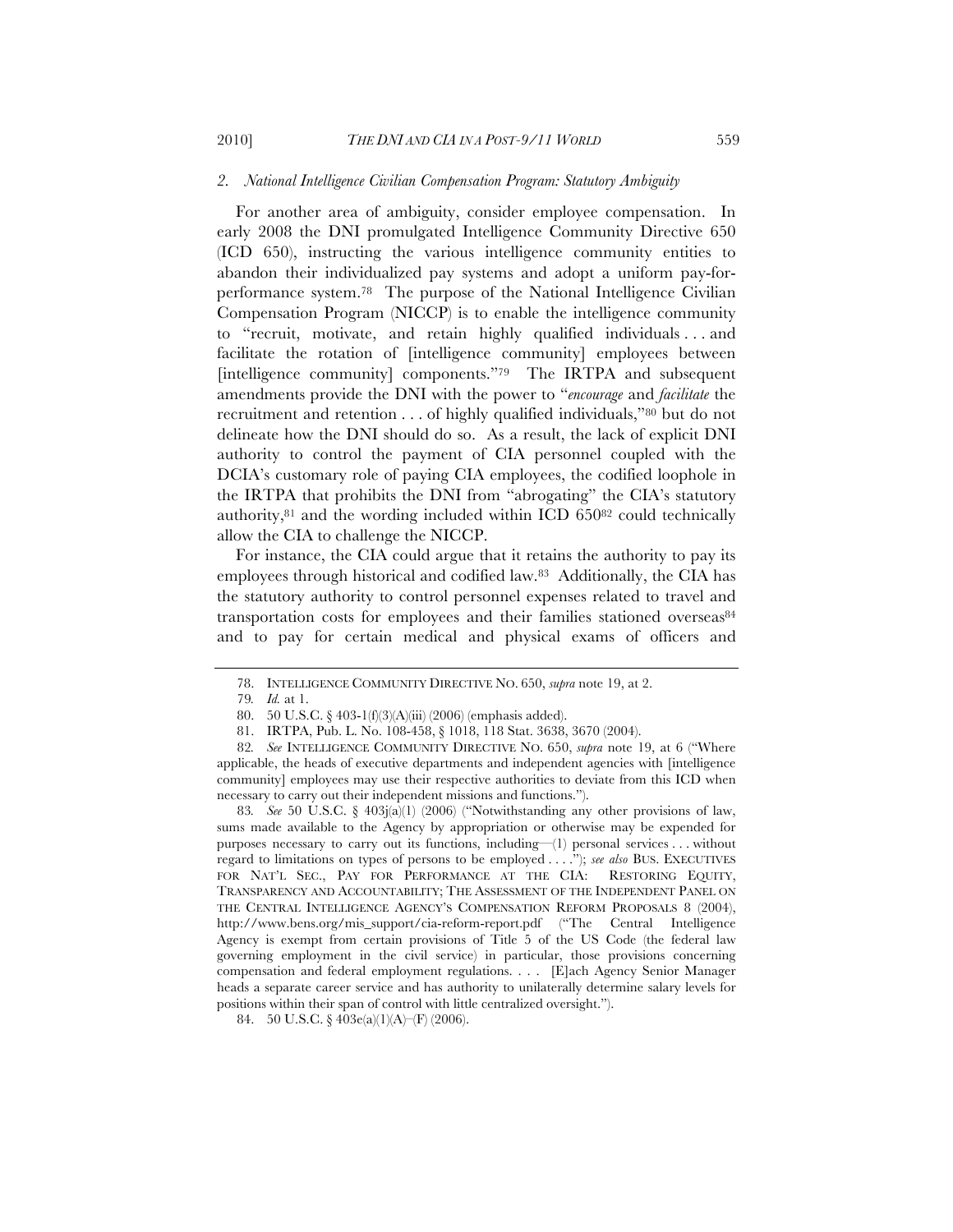employees85 or other allowances and benefits related to "travel, personnel and physical security activities, operational activities, and cover-related activities."86 Because this authority extends beyond a base salary, it could thus undermine the DNI's intent to normalize salaries across the overseas intelligence community. When coupled with the various loopholes  $87$  in the IRTPA, the CIA could likely challenge any DNI request to adhere to the NICCP. Absent clear changes to the IRTPA clarifying who retains control over administrative personnel functions, future attempts by the DNI to unify other administrative processes—like agency hiring standards, retirement programs, or employee health care benefits—might also be plagued by the same hypothetical arguments made above. At the same time it is important to note that the DNI implemented ICD 650 without any challenges from members of the intelligence community. The DNI's ability to get these entities to the negotiating table, keeping its authority while still agreeing to abide by the NICCP goals, is a success acknowledging the DNI's power as a centralizing force within the intelligence community, even without the requisite statutory authority on this issue.88

#### *3. Freedom of Information Act Requests: Statutory Overlap*

Another issue that arose during the IRTPA reorganization of the intelligence community was the ambiguity over who would be in charge of protecting the sources and methods of intelligence concerning FOIA requests. FOIA, enacted in 1966, provides public access to U.S. government records and outlines the responsibilities of agencies carrying out the procedures.89 FOIA requests make these government records

<sup>85</sup>*. Id.* § 403e(a)(5)(A)–(D).

<sup>86</sup>*. Id.* § 403e(b)(2).

<sup>87</sup>*. See* IRTPA, Pub. L. No. 108-458, § 1018, 118 Stat. 3638, 3670 (2004) (codified at 50 U.S.C.  $\S$  403(b)(3)) (directing the DNI to not abrogate the statutory authority of any individual intelligence agency or department); *see also* INTELLIGENCE COMMUNITY DIRECTIVE NO. 650, *supra* note 19, at 6. (clarifying that despite the spirit and intent of collaboration under this directive, the heads of the independent intelligence agencies, under their respective authority may "deviate from this ICD when necessary to carry out their independent missions and functions").

<sup>88</sup>*. See* Mike McConnell, Dir. of Nat'l Intelligence, Media Briefing on National Intelligence Civilian Compensation Program (NICCP) at the Office of the Director of National Intelligence Headquarters in Washington, D.C. 5 (May 15, 2008), http://www.dni.gov/interviews/20080515\_interview.pdf [hereinafter NICCP Briefing] (acknowledging that the intelligence community initially questioned the DNI's authority but recounting that the senior leadership preferred to focus on coming together and establishing a set of policies to "move forward as a community" rather than worry about legal authority).

<sup>89.</sup> Pub. L. No. 89-487, 80 Stat. 250 (1966) (codified as amended at 5 U.S.C. § 552 (2006)).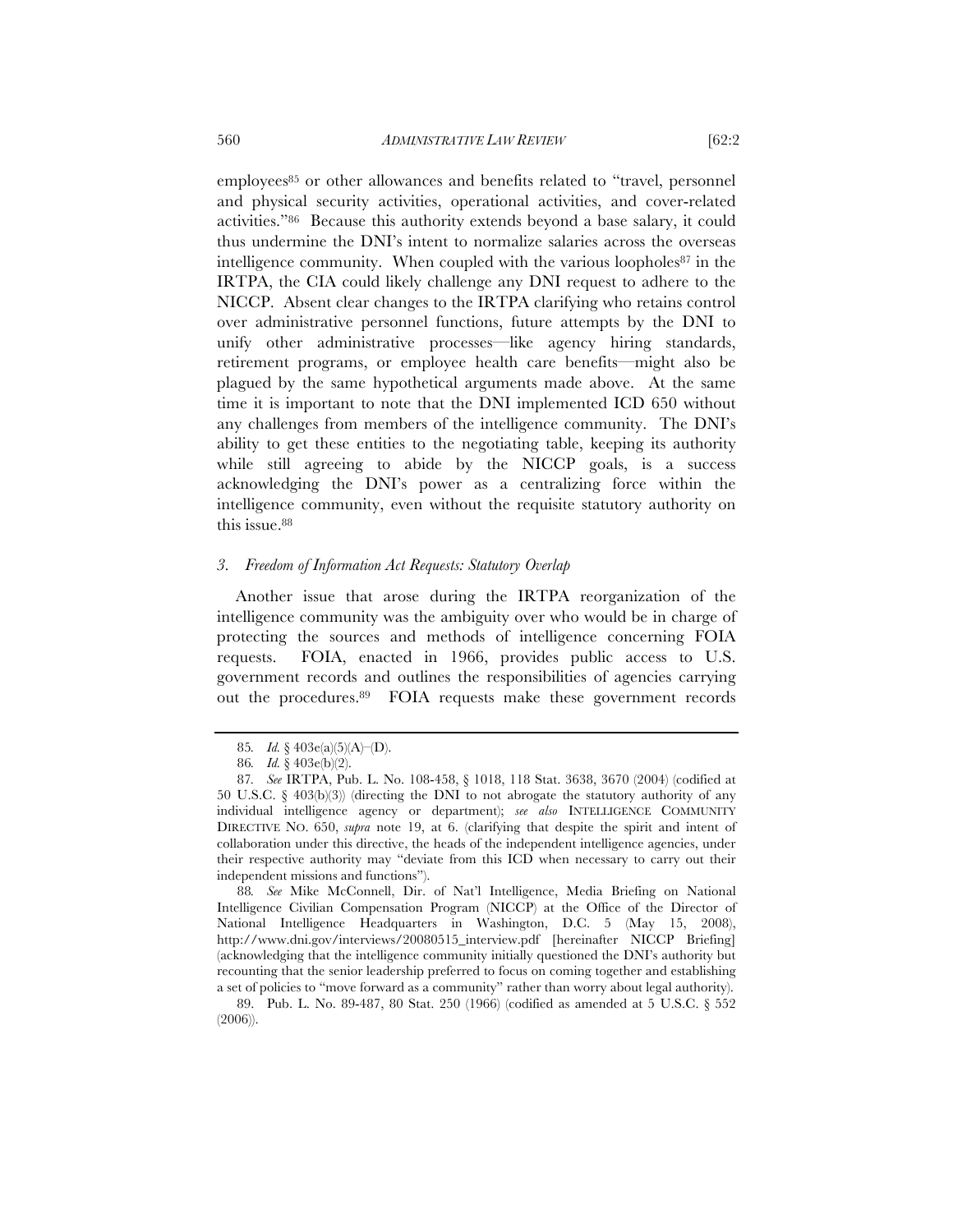available to "any person," unless the agency can show that the requested record contains information outlined in one of the nine statutory exemptions.90 FOIA legislation outlines the responsibilities of agencies carrying out the procedures.91 The intelligence community is afforded certain FOIA exemptions for areas of national defense and foreign security.92

Under the IRTPA, the DNI was given the authority to "protect intelligence sources and methods from unauthorized disclosure," including "access to and dissemination of intelligence" and "preparation of intelligence products . . . for dissemination."93 In some ways, the IRTPA language conflicts with the administrative authority granted to the individual intelligence agencies under Executive Order 12,958 to classify and declassify their own information for instances such as FOIA requests.94 For example, consider when citizens file FOIA requests for information and records from an intelligence agency like the CIA.95 Although the FOIA request would traditionally go directly to the CIA, IRTPA could be read to give the DNI a role in the CIA's declassification process, adding a layer of review to the request which elongates the time to file a response and generally decentralizing an important administrative process. However, DNI has presently delegated authority back to the agencies through a classified memorandum.96 This private resolution may indicate the DNI acknowledges that his role is to guide the intelligence community rather than to control all administrative functions—even if the current law does not reflect that understanding.

<sup>90</sup>*. See* 5 U.S.C. § 552(b)(1)–(9) (2006) (exempting, inter alia, documents properly classified as secret for national defense or foreign policy reasons and documents related solely to internal agency personnel rules and practices).

<sup>91</sup>*. See id.* § 551(1)(A)–(H) (providing the definition of *agency* and allowing the CIA to qualify).

<sup>92</sup>*. See id.* § 552(b)(1)(A)–(B) (stating that this section does not apply to matters "specifically authorized under criteria established by an Executive order to be kept secret in the interest of national defense or foreign policy" as well as those matters "properly classified pursuant to such Executive order").

<sup>93.</sup> 50 U.S.C. § 403-1(i) (2006).

<sup>94.</sup> Exec. Order No. 12,958, 3 C.F.R. 333–34 (1996), *as amended in* 70 Fed. Reg. 21,609 (Apr. 21, 2005) (allowing agencies, upon receiving a FOIA request, to respond with declassification of the information or state a valid exemption).

<sup>95.</sup> *See* 50 U.S.C. § 431 (2006) (stating that the exemption of operational CIA files is at the discretion of the DCIA and must be done with "the coordination of" the DNI but failing to identify the DNI's role relative to "coordination").

<sup>96.</sup> The memorandum shifting authority back to the CIA to declassify information in response to FOIA requests is currently classified.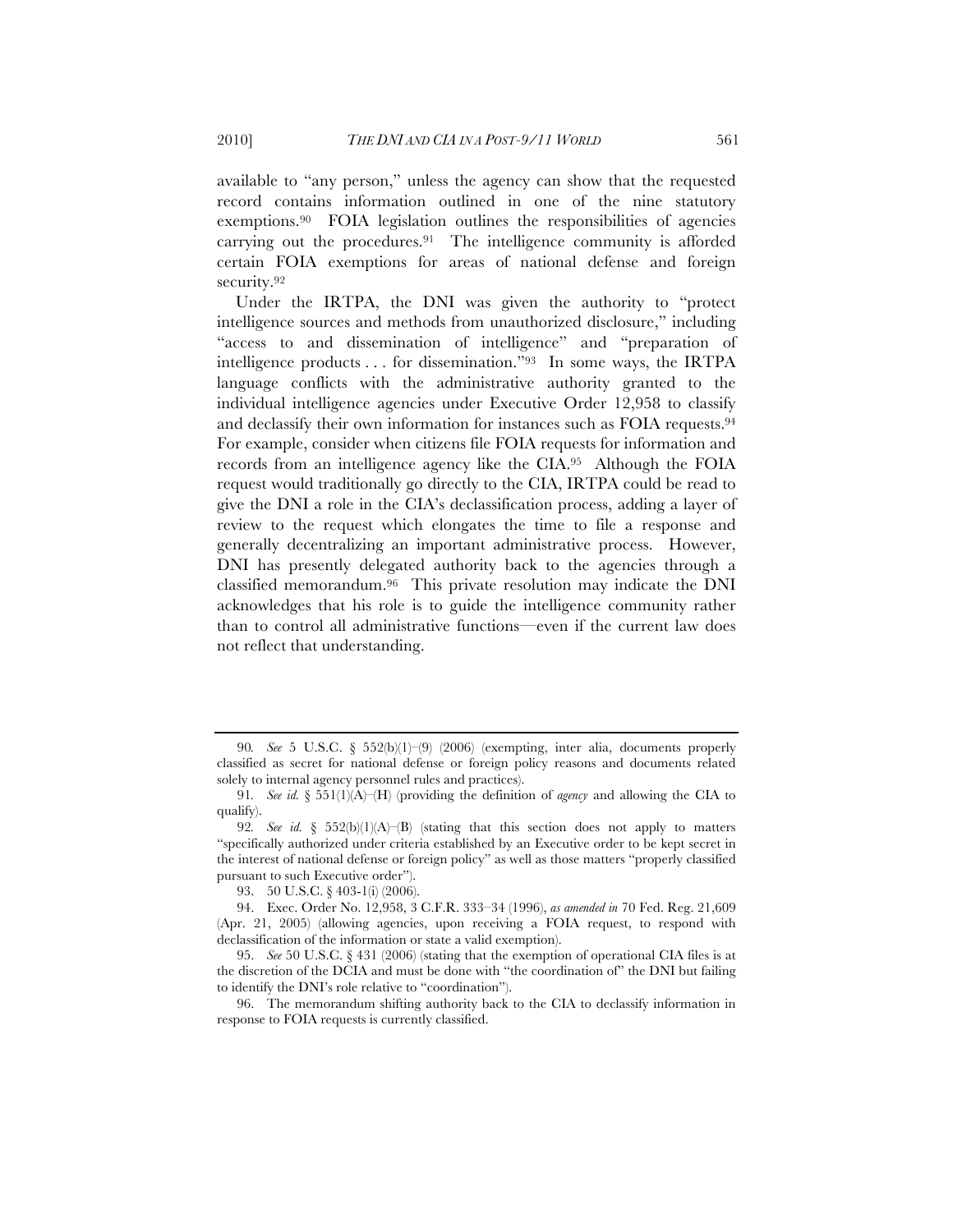## *4. Counterterrorism Centers: Statutory Redundancy*

One danger of adding another layer of authority to the intelligence community is the possibility of duplicating existing efforts. The 9/11 Commission surmised that the counterterrorism efforts before 9/11 were scattered and resources were spread thin.<sup>97</sup> The CIA had both a Terrorist Threat Integration Center (TTIC) and a Counterterrorism Center (CTC), while the FBI had the Counterterrorist Screening Center.98 The Commission noted that a "'smart' government would *integrate* all sources of information to see the enemy as a whole."99 In response to this recommendation, the IRTPA established The National Counterterrorism Center (NCTC) and placed it under the control of the DNI.100

Counterterrorism efforts today are still somewhat duplicative. The overlap between the CTC and the NCTC illustrates this point. The CIA's CTC presently coordinates both operational and analytical intelligence efforts, working closely with various United States government agencies and foreign liaisons to disrupt terrorist activities.101 Meanwhile the DNI's NCTC, by law, is the "primary organization in the United States Government for analyzing and integrating all intelligence passed or acquired by the United States Government pertaining to terrorism and counterterrorism."102

It is unclear how much of the NCTC's operations duplicate the CIA's CTC efforts and how much NCTC merely synthesizes the intelligence provided by CIA and other entities.<sup>103</sup> It is also unclear how much collaboration takes place between the entities. On the surface, however,

<sup>97.</sup> NAT'L COMM'N ON TERRORIST ATTACKS UPON THE U.S., *supra* note 38, at 400– 01; *see also* RICHARD L. RUSSELL, SHARPENING STRATEGIC INTELLIGENCE: WHY THE CIA GETS IT WRONG, AND WHAT NEEDS TO BE DONE TO GET IT RIGHT 153 (2007) (explaining that the IRTPA creation of the NCTC within the DNI to consolidate counterterrorism assets does not solve the problem of duplication of effort because the CIA's Counterterrorism Center (CTC) still exists).

<sup>98.</sup> NAT'L COMM'N ON TERRORIST ATTACKS UPON THE U.S., *supra* note 38, at 401. 99*. Id.*

<sup>100.</sup> *See* Exec. Order No. 13,354, 69 Fed. Reg. 53,589 (Sept. 1, 2004) (vesting the DCI with authority over the NCTC), *rescinded by* Exec. Order No. 13,470 (codified at 3 C.F.R. 218, 220–25 (2009)) (including the NCTC in the missions of the DNI).

<sup>101.</sup> Central Intelligence Agency, Centers in the CIA,

https://www.cia.gov/library/publications/additional-publications/the-work-of-a-

nation/cia-director-and-principles/centers-in-the-cia.html (last visited May 4, 2010).

<sup>102.</sup> 50 U.S.C. § 404o(d)(1) (2009) (outlining the primary missions of the National Counterterrorism Center).

<sup>103</sup>*. See* National Counterterrorism Center, About the National Counterterrorism Center, http://www.nctc.gov/about\_us/about\_nctc.html (last visited Apr. 27, 2010) (designating the NCTC with a mission of "integrating and analyzing *all* intelligence pertaining to counterterrorism").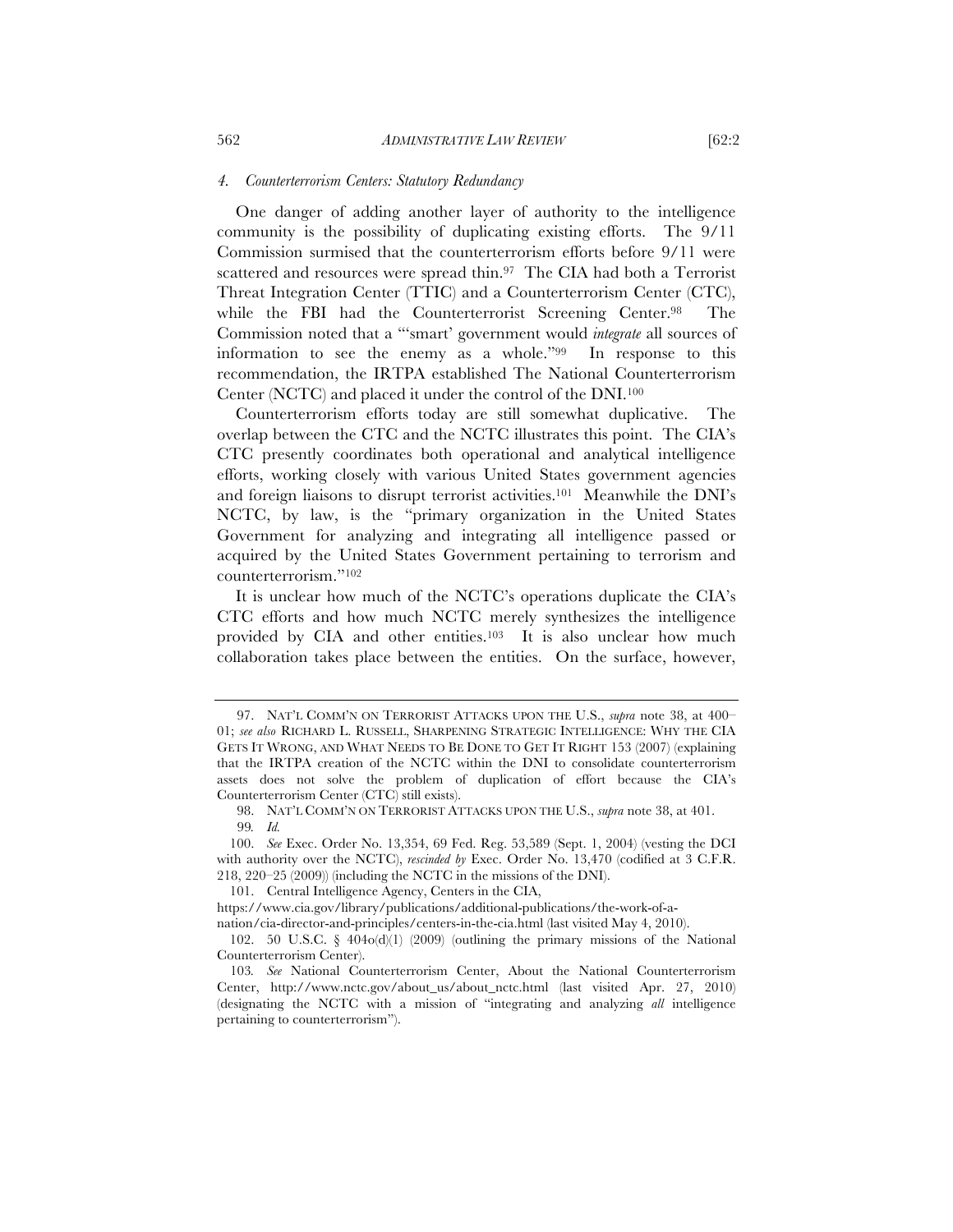the NCTC as established by the IRTPA demonstrates another possible area where congressional intent to integrate interagency counterterrorism efforts has not been achieved in actual practice.104

#### *C. Implications*

The station chief issue, NICCP ambiguity, FOIA overlap, and CTC– NCTC conflict are just a few examples of how a vague or redundant statutory authority may become troublesome. While some issues, such as the NICCP implementation, have progressed without objection from the CIA, they still demonstrate an inherent problem with the current distribution of administrative authority within the United States intelligence community. These IRTPA statutory loopholes, ambiguities, and administrative overlaps point out flaws in the enabling legislation, providing us with an opportunity to reevaluate the respective roles of the DNI and the DCIA.

The specific instances of agency overlap and statutory ambiguity discussed above provide glimpses into larger organizational problems. Ambiguity over the appointment of overseas station chiefs affects the immediate task of filling overseas intelligence posts, but perhaps more importantly, the level of publicity around this issue demonstrates that the DNI has added to the bureaucratic tensions that the IRTPA was supposed to break down.105 Likewise, the NICCP directive and the FOIA conflict demonstrate that the statutory overlap becomes an issue beyond bureaucratic tensions and affects the daily administrative tasks of the various intelligence community agencies.106 Implementing a common pay system throughout the community has already taken considerable time and resources that might have been used elsewhere.107 Looking beyond purely administrative burdens, IRTPA provisions that do not take into account preexisting infrastructure jeopardize the operational effectiveness of national intelligence efforts. The operation of the NCTC—an organization

<sup>104.</sup> The 9/11 Commission Report recommendations, which are reflected in the statutory language of the IRTPA, call for the NCTC to "absorb a significant portion of the analytical talent now residing in the CIA's Counterterrorist Center." NAT'L COMM'N ON TERRORIST ATTACKS UPON THE U.S., *supra* note 38, at 404.

<sup>105.</sup> Ignatius, *supra* note 16.

<sup>106.</sup> *See* discussion *supra* Parts II.B.2, II.B.3*.*

<sup>107.</sup> Although there is little public information on the amount of resources used to evaluate the NICCP, DNI Mike McConnell said of the evaluation process,

We looked at how it would fit across all of the community, and we worked through all of that in a coordinated way, probably taking a little more time than we should have, we would like to, but we're at a point now where we signed off on this and we're going to put this in action.

NICCP Briefing, *supra* note 88, at 2.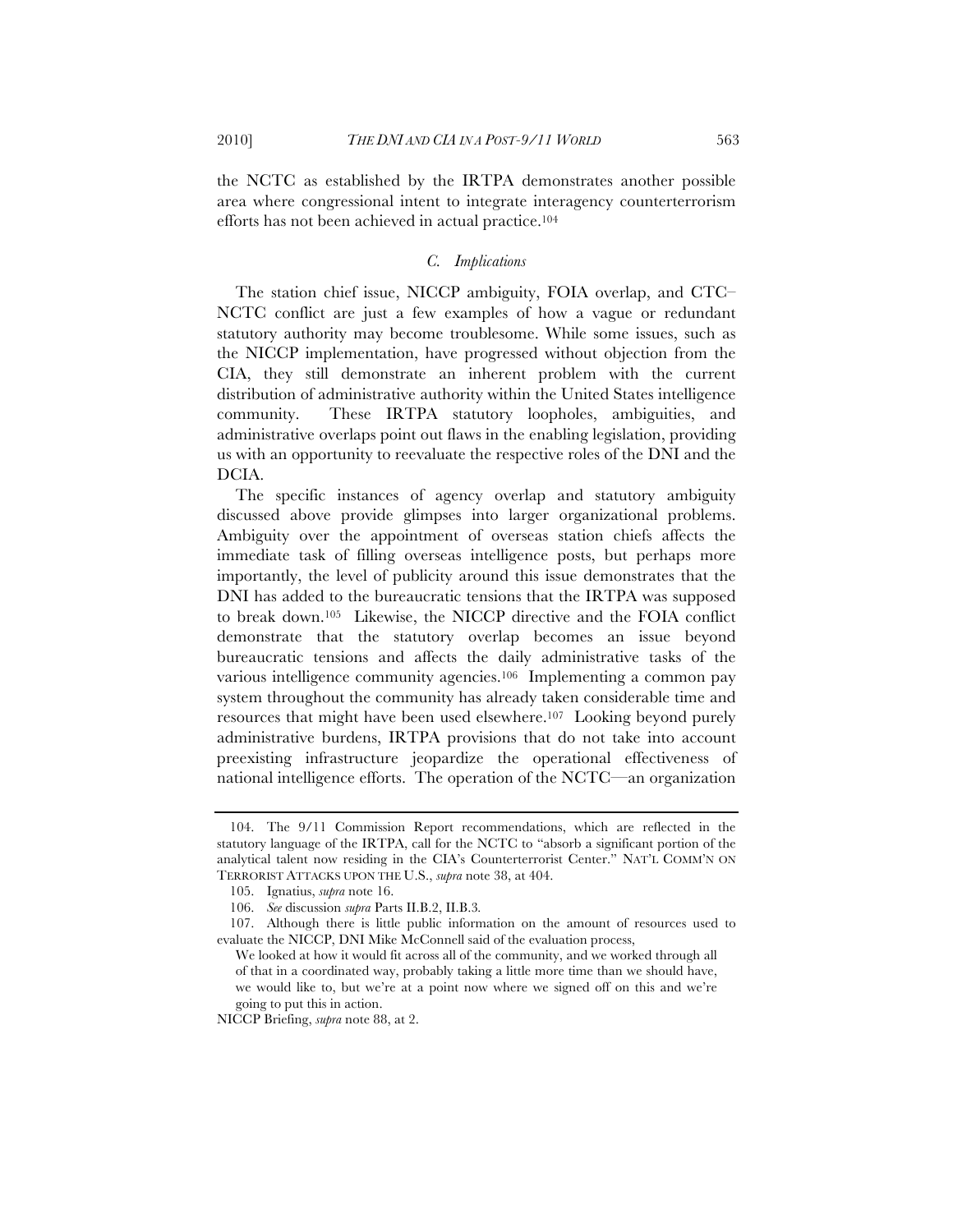that parallels the counterterrorism mission of the well-established CIA CTC—has spread thin already-limited intelligence-community resources rather than integrating and unifying them.108

The resolution of each of these conflicts of authority should result in solutions that mend any tension between the DNI and the rest of the intelligence community. However, as evidenced by the current struggles between the DNI and the CIA to determine proper authority for station chief appointment, personnel, FOIA, and counterterrorism center issues, many potential conflicts remain unresolved. Ultimately, legislation should provide the DNI with a succinct scope of authority and clear power to implement that authority without loopholes, ambiguity, or overlap.

#### III. PROPOSED AMENDMENTS AND RECOMMENDATIONS

When Congress established the DNI position, many critics felt that it would be no more successful at centralization than the now-defunct DCI, merely adding another layer of bureaucracy over an arguably alreadystove-piped system.109 Given the amount of effort and development in building the DNI—the employee count is now well over one thousand<sup>110—1</sup> it would be ineffective to argue that the right solution would be merely to undo its creation. Before advancing solutions, it is important to look back to the intent of Congress in framing the DNI's authority under the IRTPA.

### *A. Remembering Congressional Intent: Administrative Versus Operational*

One of Congress's chief goals in creating the DNI was to alleviate some of the pressure on the DCI, who up until then had acted as the President's intelligence advisor, coordinated the entire intelligence community, and headed the CIA.111 The principle responsibility of the DNI set forth by IRTPA is to "oversee and direct the implementation" of the National Intelligence Program, signaling an advisory and policy role rather than an

<sup>108</sup>*. See supra* note 97 and accompanying text.

<sup>109</sup>*. See* RICHARD A. POSNER, THE REORGANIZED U.S. INTELLIGENCE SYSTEM AFTER ONE YEAR 3 (2006) http://www.aei.org/docLib/20060411\_SENSOg.pdf (arguing that the Office of the DNI "has become a new bureaucracy layered on top of the intelligence community" and that merely adding one more intelligence asset to the fifteen that already exist as part of the national intelligence community does not reorganize the intelligence community into the effective body that was envisioned by the IRTPA).

<sup>110</sup>*. See* Ignatius, *supra* note 16 (indicating that the DNI presently has at least 1,500 employees).

<sup>111</sup>*. See* NAT'L COMM'N ON TERRORIST ATTACKS UPON THE U.S., *supra* note 38, at 409 (discussing the previous burden of responsibilities that the DCI had in his capacity as head of the CIA, leader and manager of the intelligence community at large, and intelligence advisor to the President); *see also* BEST & CUMMING, *supra* note 40, at 1 (describing the primary responsibilities of the DCI).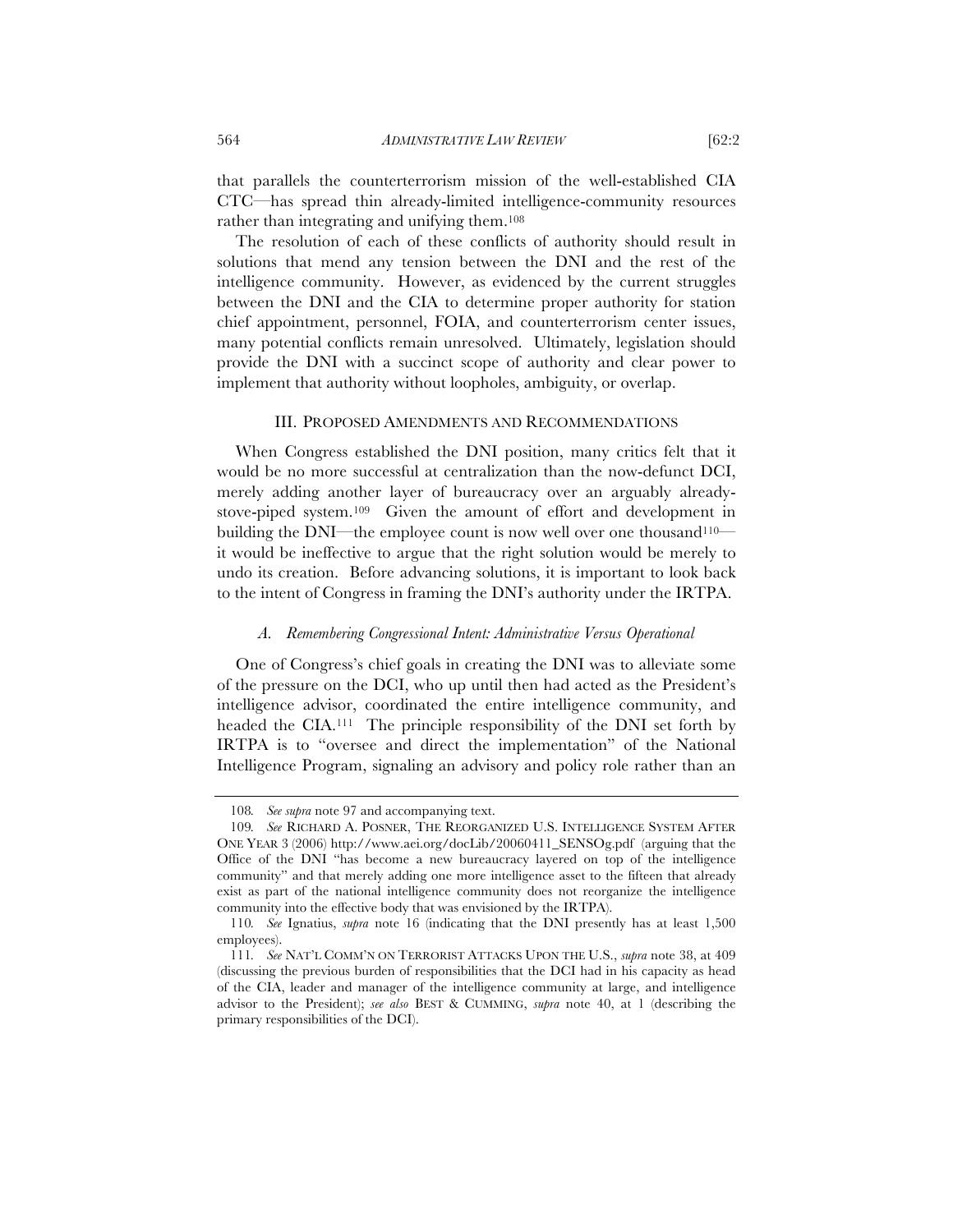operational one.112 Congress's intent to separate the administrative policy and oversight aspects of intelligence coordination from the operational acts of intelligence gathering is implicit in the express prohibition against a current DNI serving concomitantly as the DCIA.113 Additionally, the wording of statutory authority in the appointment of station chiefs indicates Congress intended the DNI to have more of an administrative, policybased role. As mentioned before, the DNI is given the authority to "oversee" the appointment while the CIA's statutory authority is to actually "coordinate" the appointments.114 Therefore, when attempting to rectify these statutory ambiguities and inconsistencies, a solution should reflect the congressional intent while accommodating some of the strengths of the pre-IRTPA structure.115

### *B. General Reorganization Strategies*

Critics of the IRTPA reorganization, both past and present, offer various solutions to the legislation. Some draw from the legislative intent, while some use historical reorganizations as a model. However, both camps acknowledge that the intelligence reorganization is not complete. Various suggestions have been made as to the role the DNI should play within the national intelligence infrastructure. The following sections discuss several options.

### *1. The DNI as an Intelligence Czar*

One of the more popular suggestions made to rectify the various IRTPA criticisms calls on Congress to empower the DNI to exercise greater control over the intelligence community.116 The idea of enhancing the power of

<sup>112.</sup> IRTPA, Pub. L. No. 108-458, § 1011(a), 118 Stat. 3638, 3643–62 (codified at 50 U.S.C. § 403(b)(3) (2006)).

<sup>113.</sup> IRTPA § 1011(a) (codified at 50 U.S.C. § 403(c) (2006)) ("The individual serving in the position of Director of National Intelligence shall not, while so serving, also serve as the Director of the Central Intelligence Agency or as the head of any other element of the intelligence community.").

<sup>114.</sup> The word *oversee* denotes a supervisory or administrative role, while the task of actual coordination denotes an operational role. *See supra* note 74 and accompanying text.

<sup>115.</sup> For example, even though FOIA requests may be considered administrative tasks that would, under congressional intent, be delegated to the DNI, the DNI conceded that the system would be more efficient if the agencies continued to process FOIA requests independently*. See supra* note 96 and accompanying text.

<sup>116.</sup> This view of increased DNI authority has been extolled by members of Congress, members of the intelligence community, legal commentators at large, and even the DNI himself. *See* S. COMM. ON INTELLIGENCE, INTELLIGENCE AUTHORIZATION ACT FOR FISCAL YEAR 2010, S. REP. NO. 111-55 (1st Sess. 2009), *available at* http://fas.org/irp/congress/2009\_rpt/srpt111-55.pdf (setting forth in Title III, Subtitle A,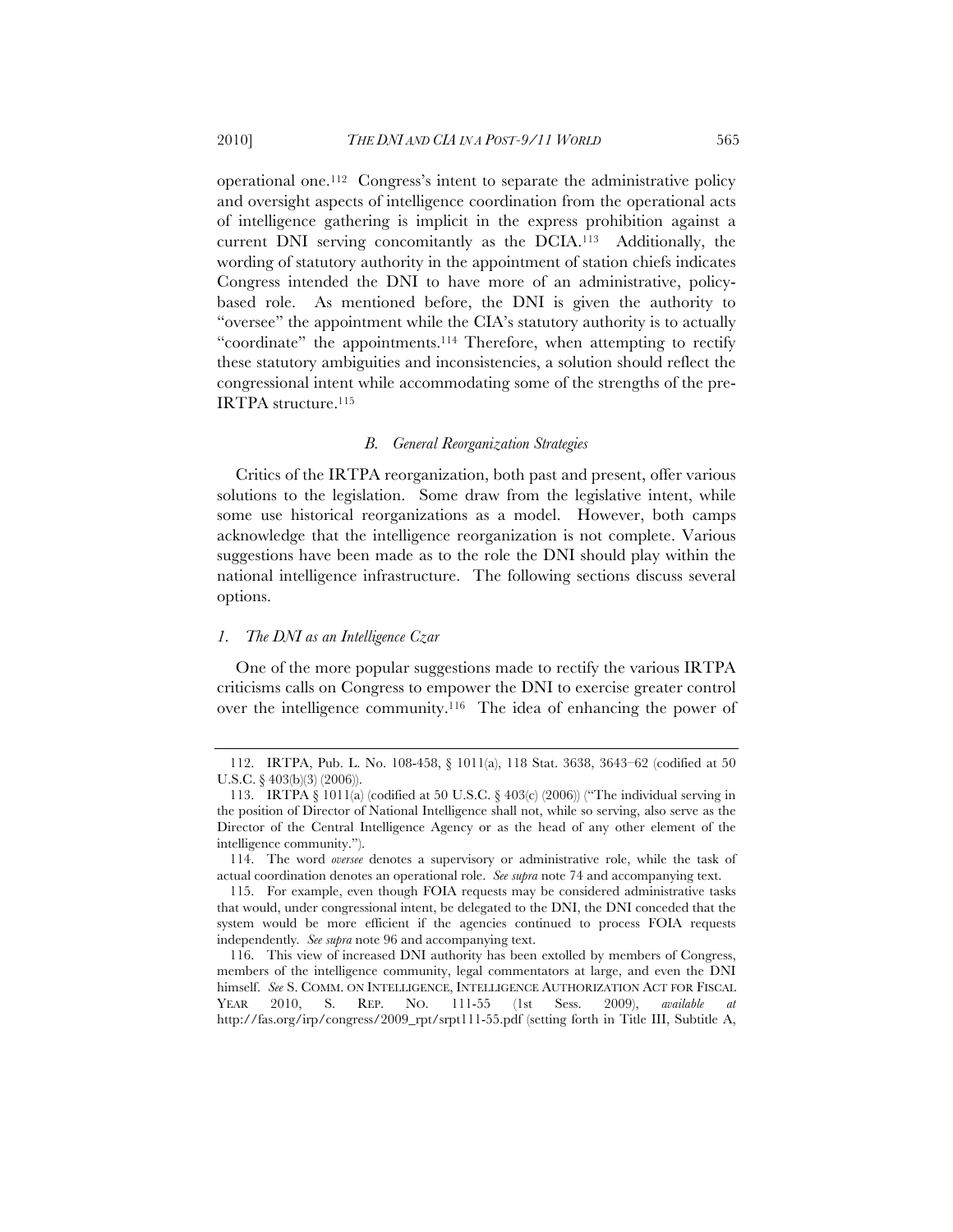the DNI to improve his effectiveness was first introduced in the 9/11 Commission Report. The Commission set forth various perceived intelligence community failures, such as a lack of channels for cooperation and information sharing that would have allowed the community to predict the imminence of a 9/11-style attack.117 A powerful National Intelligence Director would presumably be this centralizing figure, overseeing all intelligence and counterterrorism collection efforts of the CIA, the FBI, and the Department of Defense.<sup>118</sup>

Although the 9/11 Commission Report and the legislative history of the IRTPA suggest the intent was to provide the DNI with administrative authority over the entire intelligence community, that solution has not been completely feasible, as shown by the FOIA classification issue119 or the payfor-performance directive.120 The issue with this centralization of power is that with so many administrative and operational activities and missions, the sixteen individual intelligence entities are better left with current entity leadership like the DCIA, who has a better understanding of the daily budgetary and personnel needs, and not with the DNI, who has spent the first several years of his new position playing catch-up.121

117*. See* NAT'L COMM'N ON TERRORIST ATTACKS UPON THE U.S., *supra* note 38, at 357 (detailing CIA efforts to remain vigilant despite a lull in terrorist activity abroad, even though the warning was unavailable to or disregarded by intelligence entities beyond the CIA).

118*. Id.* at 411.

120*. See supra* notes 82–87 and accompanying text.

121. The Office of the DNI is still playing catch-up within some of its own administrative functions. *See* Dennis Blair, Dir. of Nat'l Intelligence, Statement for the Record by the Director of National Intelligence Before the S. Select Committee on Intelligence on the Intelligence Authorization Proposal for FY10, p. 1–2 (May 19, 2009) [hereinafter Blair Statement], http://intelligence.senate.gov/090617/proposals.pdf

and Title IV, Subtitle A, the enhanced authority sought for the DNI, such as authority to conduct accountability reviews of the various intelligence community entities, authority to use funding for information access and sharing across the community, the ability to approve interagency financing of boards, commissions, and councils, as well as providing the Office of the DNI with several new positions such as chief information officers, an enhanced inspector general, and a chief financial officer); Kaplan, *supra* note 13 (noting that the DNI's authority under the IRTPA looks "nothing like the locus of decision-making and responsibility that the 9/11 commission had in mind"); *McConnell Hearing*, *supra* note 64, at 1–2 (voicing the same concerns as DNI McConnell, Senator Rockefeller stated that "[s]ome of us worry that Congress may not have given the DNI enough authority to match his enormous responsibilities," with Senator Christopher S. Bond adding that that IRTPA denied the DNI "the full authorities required truly to direct the intelligence community, not just coordinate its activities").

<sup>119</sup>*. See* 50 U.S.C. § 403-1(i)(C) (2006) (providing the DNI with exclusive authority for the "preparation of intelligence products . . . for dissemination"). *But see* Exec. Order No. 12,958, 3 C.F.R. 333 (1995), *as amended in* 70 Fed. Reg. 21,609 (Apr. 26, 2005) (allowing agencies, upon receiving a FOIA request, to respond with declassified information or a valid exemption).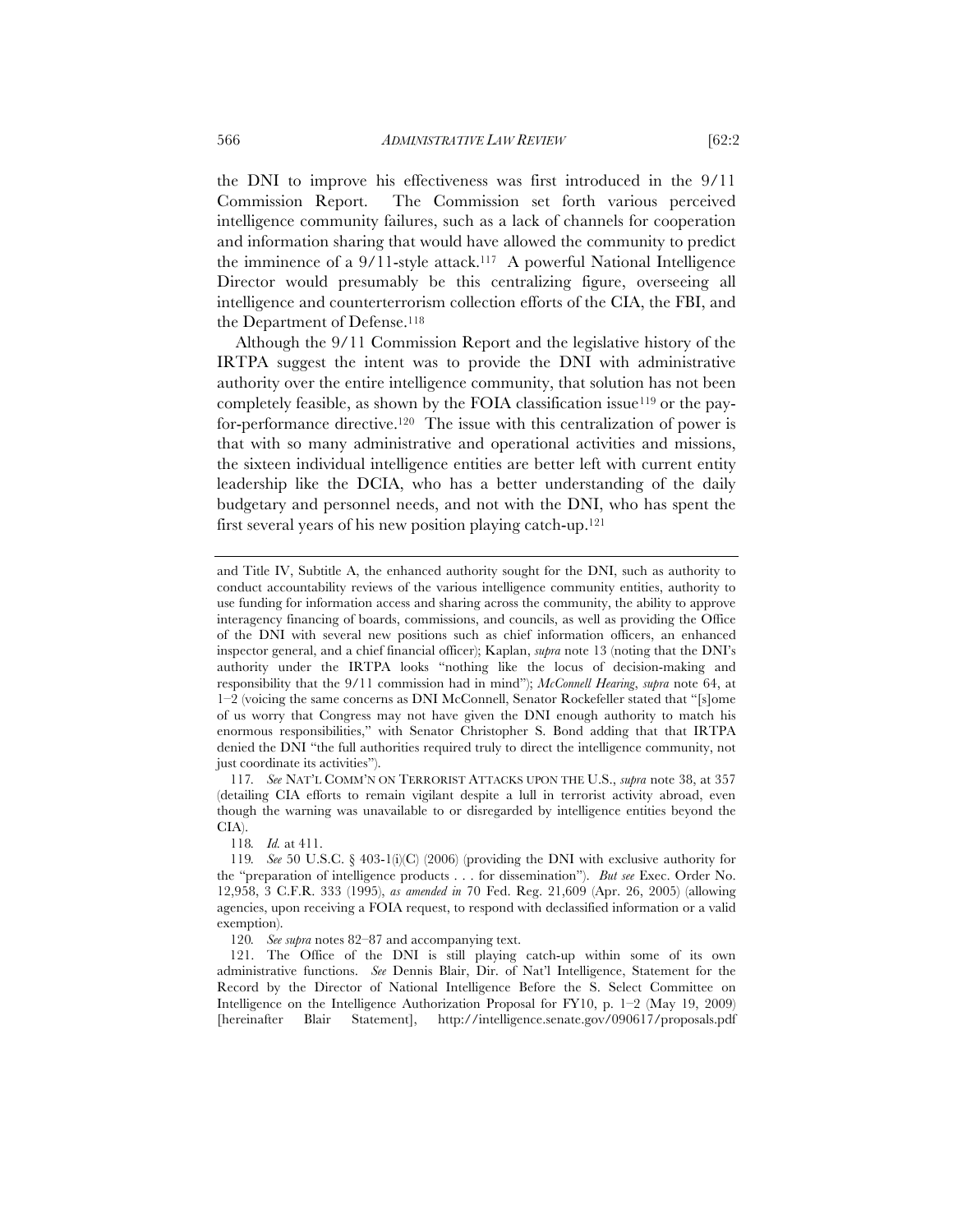### *2. The DNI as an Intelligence Advisor and Policymaker*

While the most popular of the publicly offered solutions to the intelligence community reorganization is to give the DNI more power and control over the intelligence agencies, the position could be more effective with more of a policy and oversight role.<sup>122</sup> In light of the need for increased collaboration and communication, the DNI position could focus on just that—coordinating all the various entities just as the Secretary of Defense coordinates the various military branches. A DNI with oversight power would not be an "intelligence czar" with absolute power over all the entities but would be in charge of budgetary issues, threat estimates, and other community-wide policy decisions.123

Focusing the DNI's authority on administrative coordination and oversight would leave the operational component of intelligence gathering to the various intelligence community entities, with the CIA director as the President's advisor for operational efforts. The CIA's preeminence in collection and analysis of human intelligence—and its long history of being a customer of the other intelligence entities like the National Security Agency and the National Reconnaissance Office<sup>124</sup>—position it to facilitate operational coordination of intelligence issues.

Meanwhile, the DNI should have the power to centralize administrative and policy issues through the use of committees comprised of representatives from each agency tasked with controlling issues like budget and personnel. Specifying the administrative tasks over which the DNI has undisputed authority may fix the statutory ambiguity and overlap problems exemplified by the NICCP, FOIA, and NCTC issues without disrupting operational intelligence gathering and analysis.

<sup>(</sup>requesting source and method protections under FOIA that are equal to those explicitly provided to the CIA for operational file exemptions, as well as similar exemptions under the Privacy Act "akin to [exemptions] enjoyed by the Director of the Central Intelligence Agency" and Federal Advisory Committee Act (FACA) exemptions "identical to the exemption the Director of the CIA has").

<sup>122</sup>*. See generally* POSNER, *supra* note 109, at 2–3 (acknowledging that while the effect of the IRTPA reorganization was founded on the idea of creating a DNI with the capabilities of being an "administrator," "czar," or "presiding deity" of the intelligence community bureaucracy, the DNI should not be given absolute authority but rather a role of "coordinator" or "board chairman").

<sup>123</sup>*. Id.*

<sup>124.</sup> The CIA has been a long-standing "customer" of the NRO and the NSA, two of the largest intelligence collection and analysis agencies within the Department of Defense. *See* Welcome to the NRO, http://www.nro.gov/ (last visited Apr. 27, 2010); National Security Agency, About NSA, http://www.nsa.gov/about/index.shtml (last visited Apr. 27, 2010).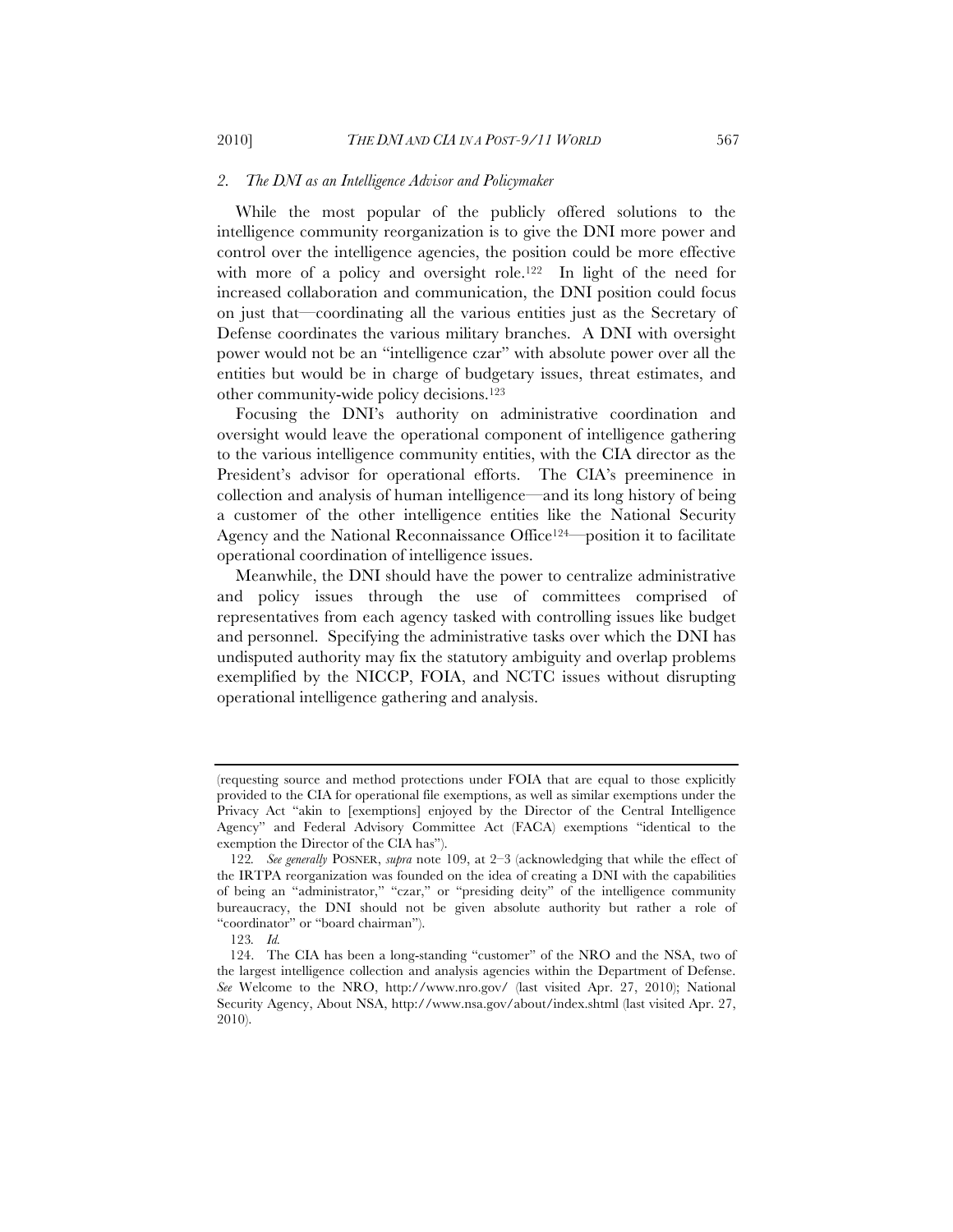#### *3. Goldwater–Nichols Act as a Model*

Another suggestion is to model the intelligence community after the Department of Defense following the Goldwater–Nichols Reorganization Act of 1986.125 Congressional concerns in 1986 about the need to unify the military seem to parallel the 2004 concerns about the need to unify the intelligence community—both relate to improving communication and coordination among the individual entities.126

Both the military and the intelligence community are comprised of specialized branches. In the military, the branches are divided essentially by function: the Army occupies the land, the Navy operates in the oceans, and the Air Force concentrates on the air operations.127 Likewise, members of the intelligence community often contribute specialty services to the national intelligence effort.128 And as it became important that the various military services be able to unify their specific capabilities on the

<sup>125.</sup> Goldwater–Nichols Department of Defense Reorganization Act of 1986, Pub. L. No. 99-433, 100 Stat. 992 (codified as amended in scattered sections of 10 U.S.C.); *see* NAT'L COMM'N ON TERRORIST ATTACKS UPON THE U.S., *supra* note 38, at 408–09 (highlighting the structural barriers of the intelligence community prior to 9/11 by contrasting its organization with that of the United States Armed Services after the Goldwater–Nichols reorganization in 1946, which focused on creating joint commands based on field operations and not capabilities or type of service); *see also* 150 CONG. REC. S9555 (daily ed. Sept. 23, 2004) (statement of Sen. Graham) ("The key to this mission-based decentralization of intelligence, in my opinion, is that we must give the Director of National Intelligence the statutory authority to manage the community with flexibility and nimbleness so he or she can quickly establish new centers or modify existing centers as future threats emerge, just as Goldwater-Nichols has given that authority to the Secretary of Defense."); *id.* at S9556 (citing Flynt Leverett, *Force Spies to Work Together*, N.Y. TIMES, July 9, 2004, at A19 ("We need to develop a model of 'jointness' for the intelligence community, analogous to what the Goldwater-Nichols Act did for the uniformed military 18 years ago.")).

<sup>126</sup>*. See* STAFF OF S. COMM. ON ARMED SERVICES, 99TH CONG., REPORT ON DEFENSE ORGANIZATION: THE NEED FOR CHANGE 86 (Comm. Print 1985) (setting forth perceived problems with the Department of Defense's ability to cooperate and work effectively in light of the technological changes, the changing international political landscape, and the changing demands of protecting U.S. security interests); *cf.* NAT'L COMM'N ON TERRORIST ATTACKS UPON THE U.S., *supra* note 38, at 399 (setting forth the intelligence issues prior to 9/11 of entities that were facing technological challenges in the face of a new enemy much different than the enemy of the Cold War).

<sup>127.</sup> This is an oversimplified representation of military capabilities used merely to illustrate a possible solution to IRTPA's perceived shortcomings. Both the armed services and members of the intelligence community provide overlapping capabilities that further complicate the integration process but will not be discussed at length here.

<sup>128</sup>*. See* NATIONAL INTELLIGENCE: A CONSUMER'S GUIDE 32–42 (2009), http://www.dni.gov/IC\_Consumers\_Guide\_2009.pdf (providing an overview of special intelligence capabilities, such as the CIA providing human intelligence efforts, the DIA providing intelligence on foreign military capabilities, the National Geospatial-Intelligence Agency providing geospatial intelligence, the NSA being responsible for signals intelligence, and the National Reconnaissance Office providing space reconnaissance via satellites).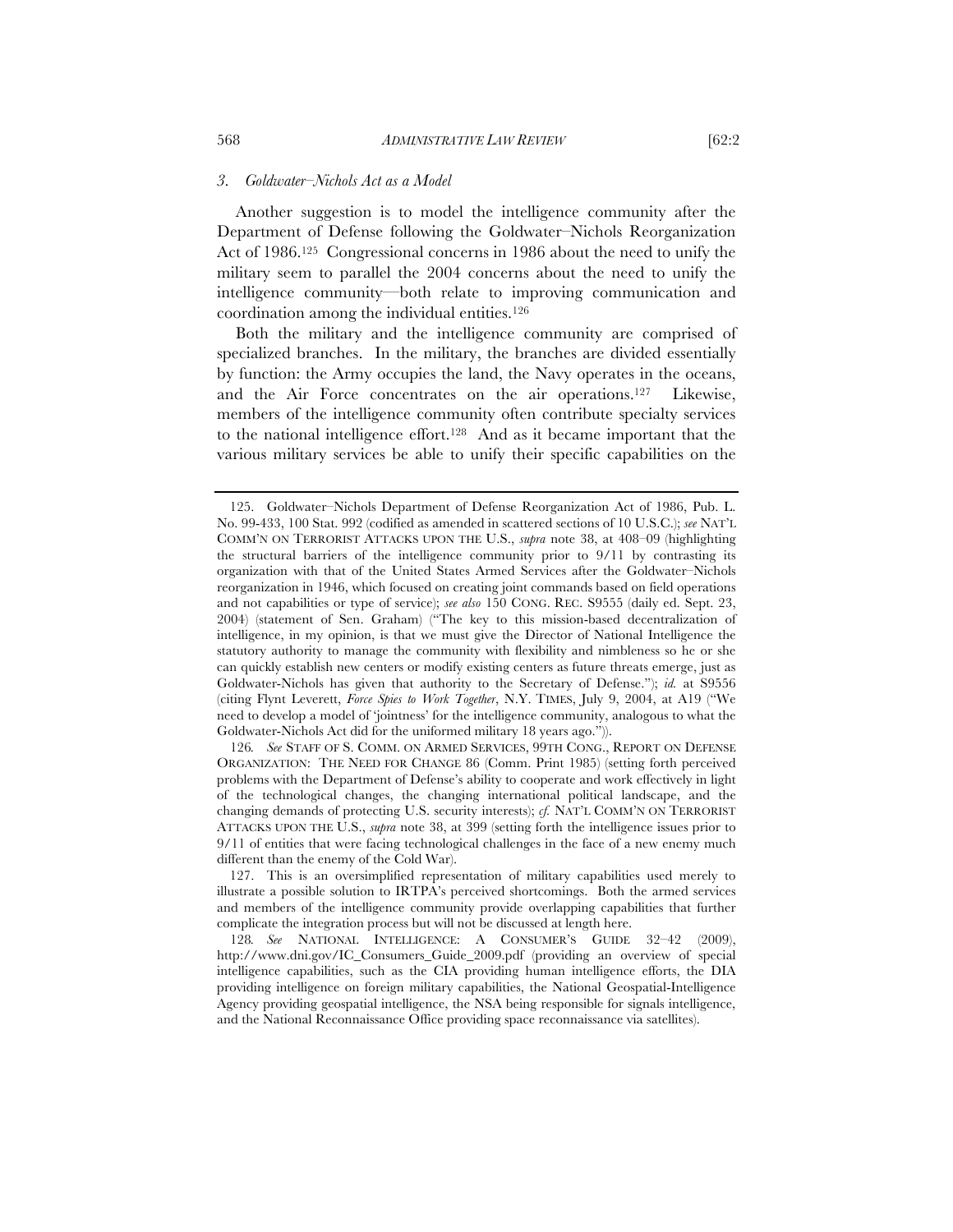battlefield, as evidenced in the Goldwater–Nichols legislation, the same desire to unify and coordinate intelligence capabilities is seen in the IRTPA legislation.129 Essentially, IRTPA could provide the DNI with the same oversight and advisory role over the intelligence community that the Chairman of the Joint Chiefs of Staff has over the armed services.130 Further, the DNI would relinquish operational control over intelligence capabilities to the DCIA and the heads of other intelligence entities, who would act in the operational capacity similar to a combatant commander.131

The most apparent problem with applying the Goldwater–Nichols model to the intelligence community is that most intelligence entities are already part of another cabinet-level department and thus already report to a cabinet-level official.132 The reorganization may not be as successful as the original Goldwater–Nichols reorganization without supplanting the sixteen intelligence agencies from their current cabinet departments into a new one. Several independent panels suggested such recommendations in 2001, but the Bush Administration never adopted them.133

<sup>129</sup>*. See supra* note 126.

<sup>130.</sup> *See* 10 U.S.C. § 151(b)(1) (2006) (stating that the Chairman of the Joint Chiefs of Staff shall serve as the "principal military adviser to the President"); *see also* § 153(a)(1)–(6) (stating that the Chairman shall be responsible for providing strategic direction, strategic planning, training and education policies, and advising on programs and budgets of the armed forces while deferring to the combatant commanders for recommendations on operational capabilities and assessments).

<sup>131</sup>*. See* DEPARTMENT OF DEFENSE DIRECTIVE 5100.1: FUNCTIONS OF THE DEPARTMENT OF DEFENSE AND ITS MAJOR COMPONENTS (2002) http://www.dtic.mil/whs/directives/corres/pdf/510001p.pdf (providing the roles and responsibilities of each of the Department of Defense entities, including the relationship of authority between the Secretary of Defense and the Chairman of the Joint Chiefs of Staff); *see also* DEPARTMENT OF DEFENSE DIRECTIVE 5158.1: ORGANIZATION OF THE JOINT CHIEFS OF STAFF AND RELATIONSHIPS WITH THE OFFICE OF THE SECRETARY OF DEFENSE (1985), http://www.dtic.mil/cgi-bin/GetTRDoc?AD=ADA272367&Location=U2&doc=

GetTRDoc.pdf (setting forth "policies, procedures, and organizational relationships" necessary to accomplish the reorganization of the "defense establishment").

<sup>132</sup>*. See* Members of the Intelligence Community, *supra* note 53 (stating that all intelligence entities except the CIA fall under a cabinet-level official).

<sup>133</sup>*. See* Walter Pincus, *Intelligence Shakeup Would Boost CIA: Panel Urges Transfer of* 

*NSA, Satellites, Imagery from Pentagon*, WASH. POST, Nov. 8, 2001, at A1 (recommending that the NRO, NSA, and NGA should be removed from the Department of Defense and placed under the control of the CIA); *see also* POSNER, *supra* note 109, at 6 (noting that a commission headed by Brent Scowcroft, the Chairman of President George W. Bush's Foreign Intelligence Advisory Board, suggested that the Department of Defense's disproportionate control over the intelligence budget could be offset if the intelligence agencies within the Department of Defense were removed and placed under the control of the DNI).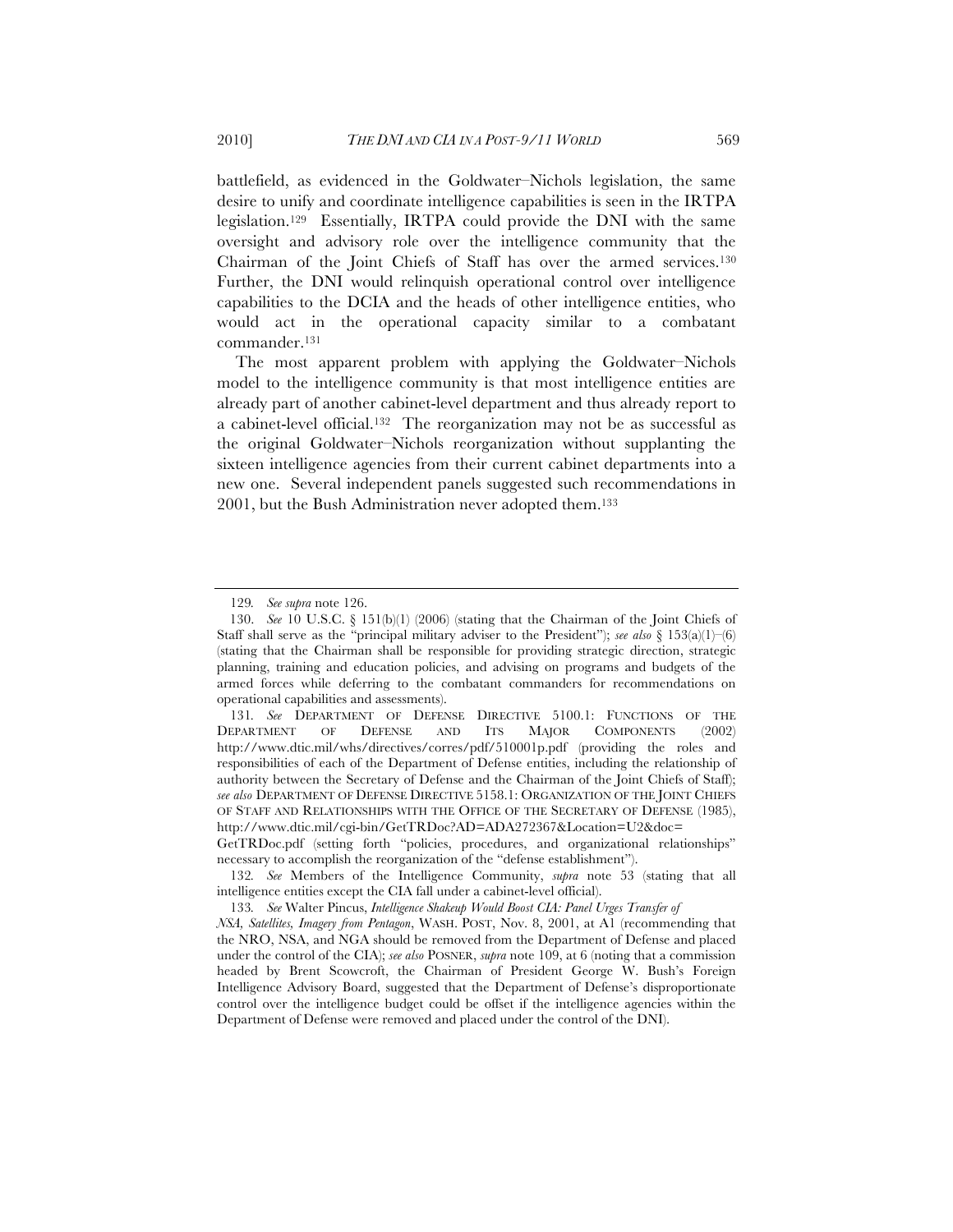#### *4. Recommendations that Should Be Adopted*

Each of these recommendations have merit and backing from DNI supporters and critics alike. The first task is to remove barriers imposed by having intelligence community entities under the direct control of cabinetlevel departments outside the DNI structure.134 Richard Posner, a judge on the U.S. Court of Appeals for the Seventh Circuit and a respected commentator on the intelligence reorganization efforts, refers to this as the "twin stars problem."135 One of his suggestions, which is adopted as a recommendation here, is to pull the large intelligence-gathering agencies out of the Department of Defense and align them under the direct control of the DNI.136

Instead of making the DNI an "intelligence czar," as was often the suggestion following the 9/11 Commission Report recommendations, the operational capabilities as well as the daily administrative functions responding to FOIA requests and implementing payment, retirement, and benefit packages—should remain with the individual entities. While it is easy to understand the value of keeping operational capabilities with the individual entities who have developed and dominated their fields in both knowledge and resources, the benefit of leaving certain administrative duties to the individual entities is that it allows the DNI time to adjust his own FOIA and personnel issues before taking on sixteen others.137 This would leave the DNI with the larger policy and oversight issues of running an intelligence community.

If focusing the individual intelligence entities on operational intelligence gathering and analysis were a central goal of the IRTPA legislation, placing the NCTC under the DNI—an administrative coordination and oversight organ—does not necessarily adhere to that goal.138 Rather, the NCTC should absorb all of the individualized counterterrorism efforts and be placed under the control of an operational agency like the CIA.139

Lastly, as each of these examples demonstrates, the statutory language of

<sup>134</sup>*. See supra* note 132.

<sup>135</sup>*. See* POSNER, *supra* note 109, at 6 (defining the "twin stars" problem as "the secretary of defense and the director of national intelligence circling warily around each other").

<sup>136</sup>*. See id.* (suggesting that removing the larger intelligence assets from the Department of Defense will do more than alleviate financial issues, as it will resolve some of the cultural clashes among military and nonmilitary intelligence activities).

<sup>137</sup>*. See* Blair Statement, *supra* note 121, at 1 (documenting the DNI's request for FOIA authority comparable to that currently afforded to the CIA).

<sup>138</sup>*. See supra* notes 97–104 and accompanying text (noting that the various counterterrorism programs are predominantly operational, having been established by the FBI and CIA).

<sup>139</sup>*. See* POSNER, *supra* note 109, at 3 ("[K]eep the analysts close to the operations officers.").